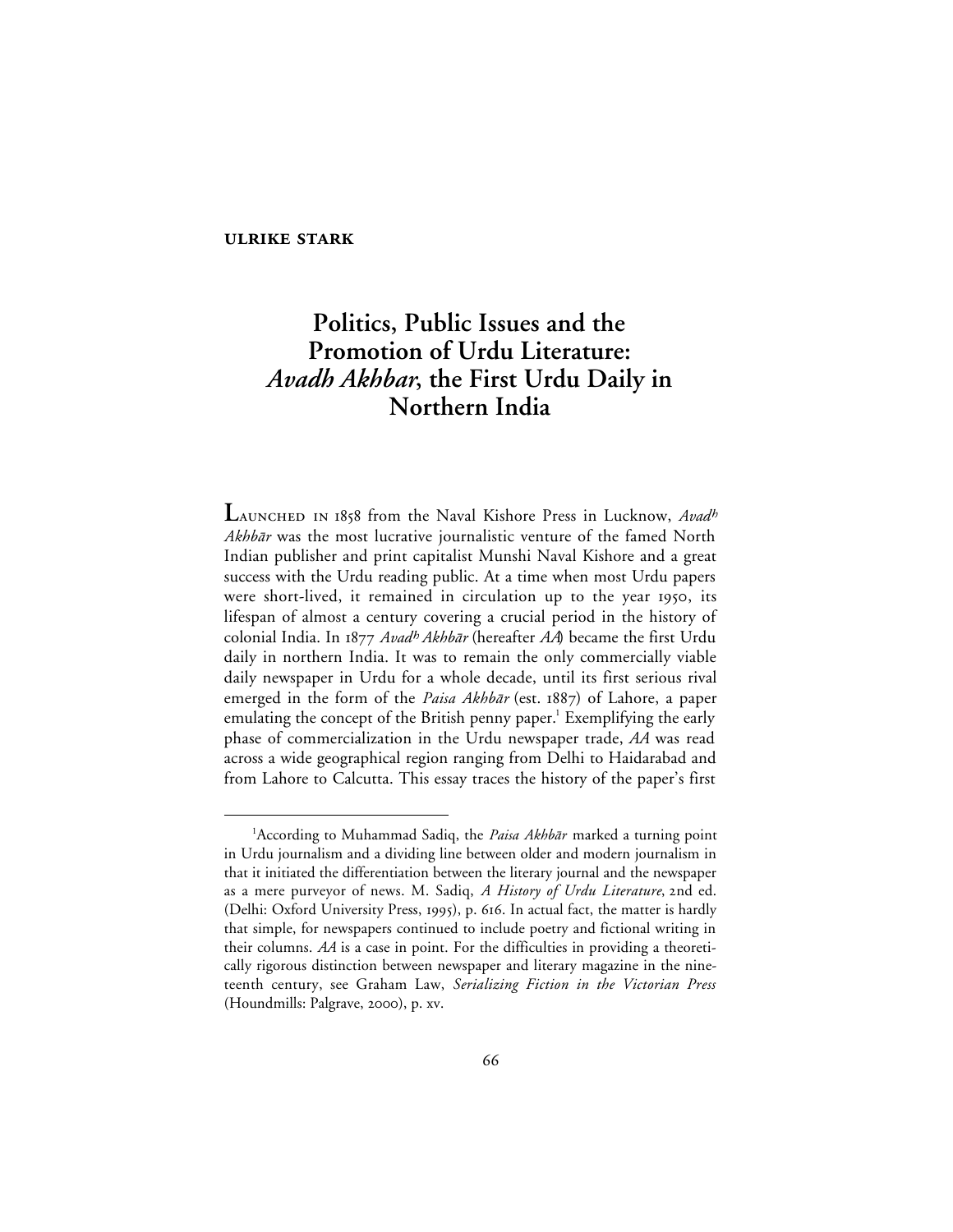forty years, during which it made a distinct impact on the emerging Urdu public sphere. Outlining the growth, contents and policy of *AA*, it will look at both economic and human factors in the making of an outstanding popular success in nineteenth-century Urdu journalism.<sup>2</sup>

Munshi Naval Kishore ( $1836-95$ ) is one of several eminent Hindu publicists who figure prominently in the history of nineteenth-century Urdu journalism. Following his higher education at Agra College, he went to Lahore to receive his training as a printer and journalist at the famous Kōh-e Nūr Press (est. 1849) of Munshi Harsukh Rā'ē (1816–90), the doyen of Urdu journalism in the Punjab.<sup>3</sup> At the beginning of  $1856$ Naval Kishore returned to Agra to establish his own Urdu weekly, Safir-e  $\bar A$ gra. $^4$  His plans, however, were thwarted by political events. In September 1857 we find him back in Lahore where he assumed the editorship of Kōh-e Nūr and successfully saw the paper through the uprising of  $1857$ . His loyalty towards the British at the time would be amply rewarded when he moved on to Lucknow in 1858—he was the first Indian to be granted a license to operate a printing press in the city after the "Mutiny." Established under the name of Matba'-e Avadh Akhbār in 1858, the Naval Kishore Press (hereafter NKP) rose to great fame in the history of commercial and scholarly publishing in India with an unparalleled range of publications in Arabic, Persian, Sanskrit, Hindi and Urdu.

Compared to other North Indian urban centers, Urdu journalism started late in Lucknow. This was due to the particular circumstance that, following a temporary closure of all printing presses in the city by Vājid 'Alī Shāh in 1849, conditions of strict censorship prevailed in Avadh. No sooner had the *navābī* come to an end through the British annexation of Avadh in 1856 than at least seven Urdu weeklies were launched in

 <sup>2</sup> <sup>2</sup>I am grateful to Christina Oesterheld for patiently assisting me in reading through the files of *AA*.

 ${}^{3}$ Munshi Harsukh Rā'ē, a Kayastha from Sikandarabad, had earlier served as editor to the Jam-e Jamshed, an Urdu journal of Meerut. At the instigation of the British he moved to Lahore in 1849 where, with the support of the Punjab Administration Board, he established his own press and launched the first Urdu newspaper in the Punjab. With a circulation of nearly  $350$  copies (1854) the K $\bar{\omega}h$ -e *Nūr* remained for a long time the most influential Urdu paper in the province. Harsukh Ra'e subsequently rose to a position of prominence in Lahore society.

 $^4$ S*afir-e Āgra*, a weekly comprising twelve pages, was launched on 19 January 1856. Nādir 'Alī Khān, *Hindustānī Prēs, 1556–1900* (Lucknow: Uttar Pradesh Urdu Akademi, 1990), p. 286.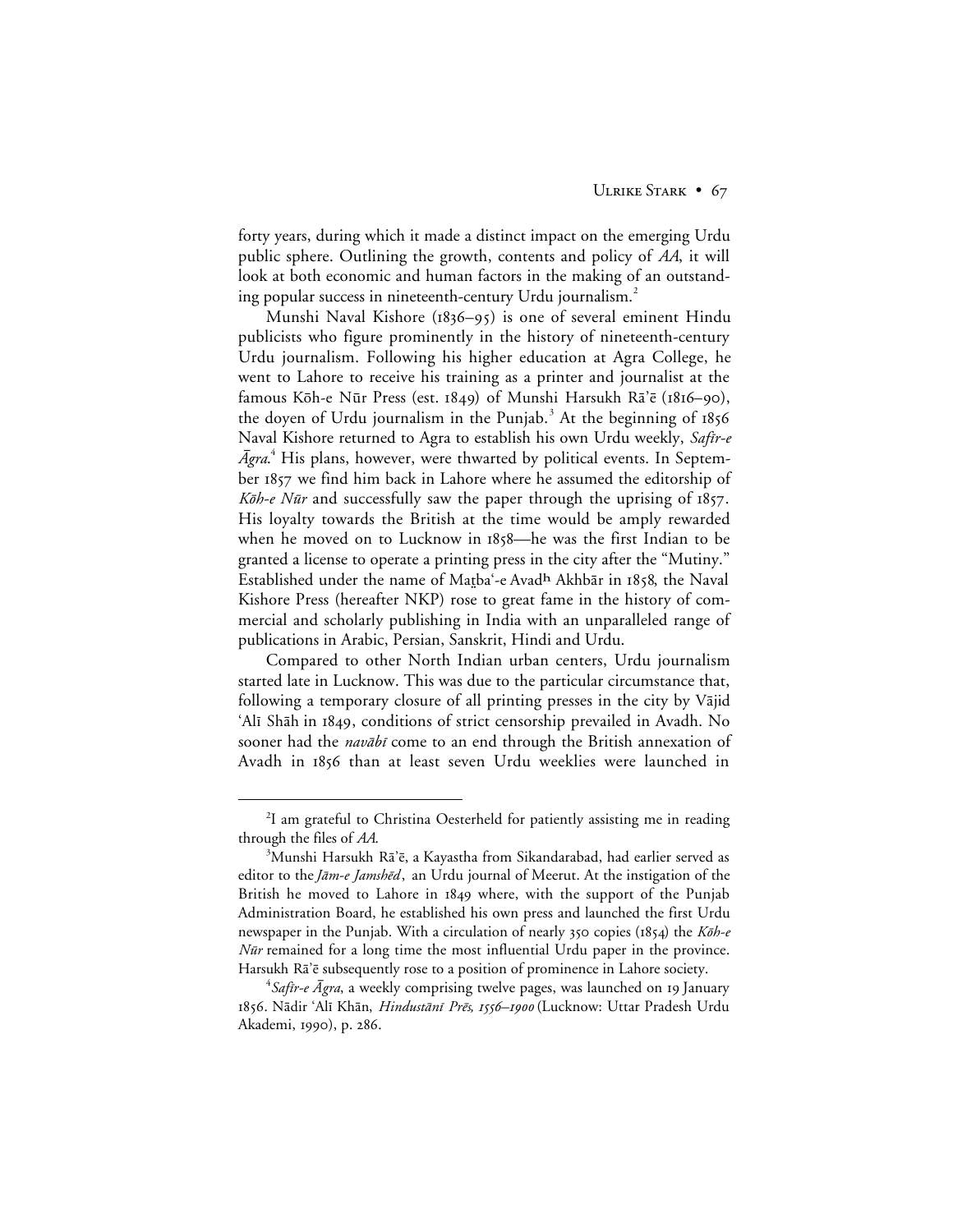Lucknow within a year's time.<sup>5</sup> The  $1857$  uprising, however, brought the city's thriving print and publishing industry to a complete standstill. The vacuum Naval Kishore encountered on his arrival in Lucknow in early 1858 and the initial absence of local competition in the newspaper trade certainly did much to enhance the early growth of *A A*. The paper's lasting and extraordinary success, however, must be attributed to a number of other factors.

The first factor was British patronage in the form of subscriptions and the overall support extended to the NKP. From the outset Naval Kishore entered into an intense business collaboration with the colonial administration, printing all kinds of government forms and registers. He not only held a monopoly in textbook printing in Avadh, but subsequently managed to get the lion's share of official patronage in the amalgamated North-Western Provinces and Avadh: by 1882 over 75 percent of British printing commissions went to his press, the remainder being shared by fifteen presses.<sup>6</sup> A large proportion of the profits made from government-job work was reinvested in Oriental book publishing and some went into sustaining *AA*. The government, in its turn, patronized the paper by subscribing to a number of copies which were distributed to the schools and colleges in the provinces. If official statistics are a measure to go by, colonial patronage of the paper was not quite as substantial as some later voices made it out to be: With  $\zeta$  out of 820 copies in  $1877, 94$ out of  $732$  copies in  $1886$ , and  $94$  out of  $521$  copies in  $1895$ , government subscriptions hardly ever exceeded twenty percent of the paper's total circulation.7

 $\frac{1}{5}$ <sup>5</sup>The most important was the *Tilism-e Lak<sup>h</sup>na'ū*, edited by Maulvī Mu√ammad Ya'q∑b of the Firangi Mahal family. Details in Nadir Ali Khan, *A History of Urdu Journalism* (Delhi: Idarah-i Adabiyat-i Delli, 1991), pp. 294-355.

 $^6$ Proceedings of the Government NWP & Oudh, General Dept., May 1886, p. 16.

<sup>&</sup>lt;sup>7</sup>The circulation of *AA* during the nineteenth century never exceeded 850 copies. It has to be borne in mind, however, that circulation figures at no time reflect actual readership. Newspapers like *AA* were widely recirculated and frequently read out to groups of non-literate people in both private homes and public arenas. See my paper "Lucknows *Jalsa-i Tahzib*: Urbane Elite, organisierte Handlungskompetenz und frühe 'associational culture' in Britisch-Indien," in *Handeln und Verhandeln. Kolonialismus, Transkulturelle Prozesse und Handlungskompetenz*, ed. Harald Fischer-Tiné (Muenster: LIT, 2002), pp. 69–70; and also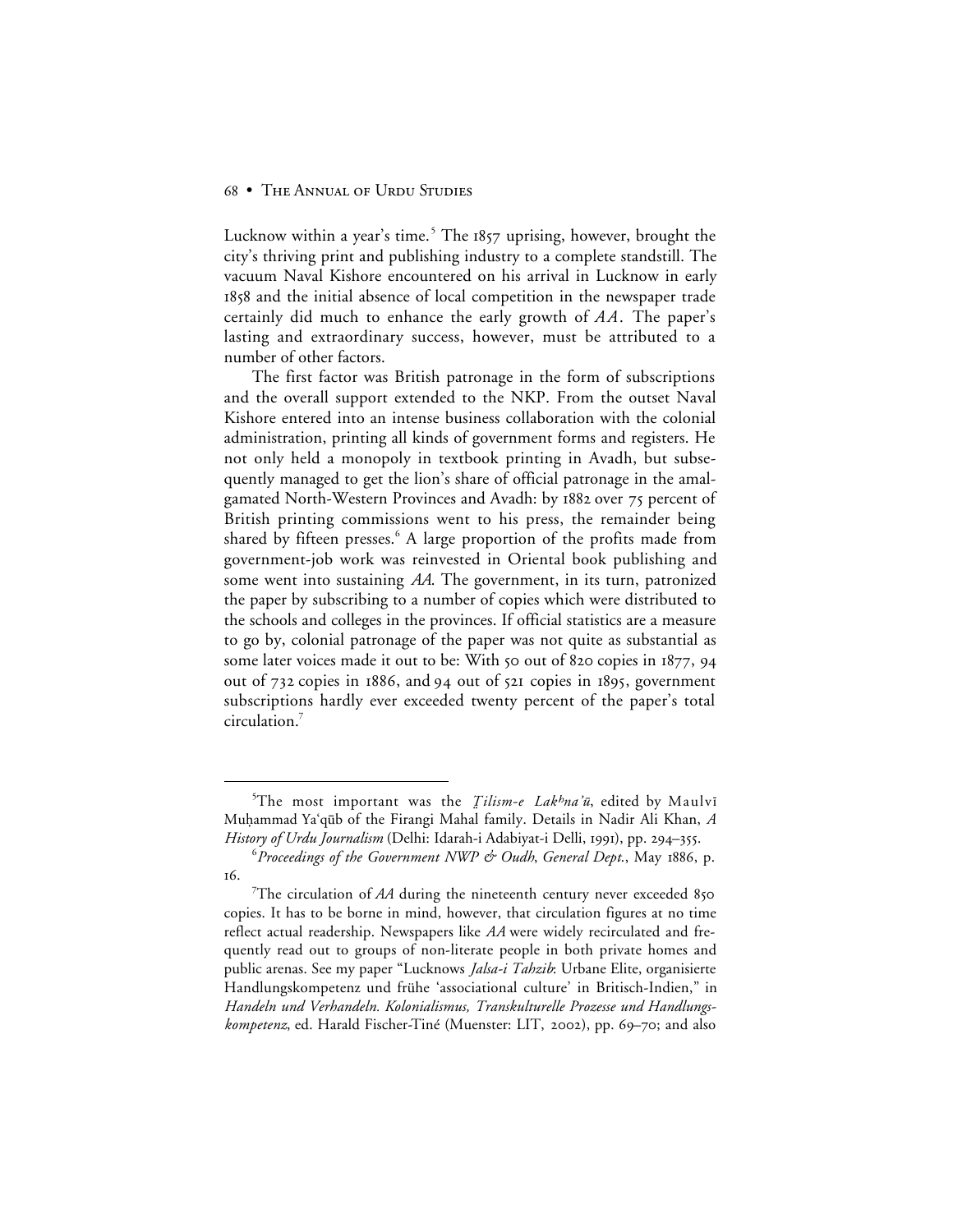## ULRIKE STARK • 69

The second success factor concerned the professional management of the paper. *AA* was one of the first Urdu papers to be run along sound commercial lines. This implied that the paper partly financed itself through advertisements. Compared to British newspapers at the time, which made larger incomes from advertising than from sales,<sup>8</sup> the proportion of space given to advertisements was relatively small. A typical issue of *AA* in 1871, for example, comprised sixteen pages of which an average of four would be given to advertising. Subsequently advertising came to account for an increasingly important part of the paper's revenue. In 1879, the rate obtaining for occasional small advertisements was 2 annas per line and column. Rates for regular commercial advertisements depended on how often an ad was placed in the paper and ranged from Rs. 12 for insertion once a month to Rs. 60 for insertion six times a month.<sup>9</sup> By that time *AA* carried regular advertisements for branded goods and for patent medicines such as the widely advertised Holloway's pills and ointments or the "celebrated medicines" of one Dr. De Roos, of which the publishing house acted as a sole distributor. Local firms such as Murray & Co., a large retail company selling wine and general merchandise, and the Shaikh Haji Muhammad Bakhsh Company, a contractor of tents and uniforms, started to place regular full-page ads in the paper. The NKP, of course, also used the paper as a cheap medium to extensively advertise and invite subscriptions for its own book publications. In the early days of *AA*, announcements of important publications such as Ghālib's Persian Kulliyāt or his Qāṭi'-e Burhān would feature prominently on its front page (AA of I January 1862). Later, such notices were relegated to the interior or back of the paper but still appeared so frequently that the Delhi-based Nusratu 'l-Akhbār was prompted in 1876 to accuse AA of being totally "self-interested": "The editor has been instructed not to write any article beneficial to the public, but only to print reviews of the books [published by] the press."<sup>10</sup>

 $\overline{a}$ 

Sanjay Joshi, *Fractured Modernity: Making of a Middle Class in Colonial North India* (Oxford: Oxford University Press, 2001), pp. 38-9.

<sup>8</sup> Lucy Brown, *Victorian News and Newspapers* (Oxford: Clarendon Press, 1985), p. 16.

<sup>&</sup>lt;sup>9</sup>See *Fihrist-e Kutub-e Maṭbaʿ-e Munshī Navalkishōr* (Lucknow: Naval Kishore Press,  $1879$ , p. 4.

<sup>&</sup>lt;sup>10</sup>Nușratu 'l-Akhbār of 1 August 1876; quoted in Imdād Şābirī, Tārīkh-e §ahāfat-e Urdū, vol. 2 (Delhi: Jadīd Printing Press, 1953), pp. 97-8.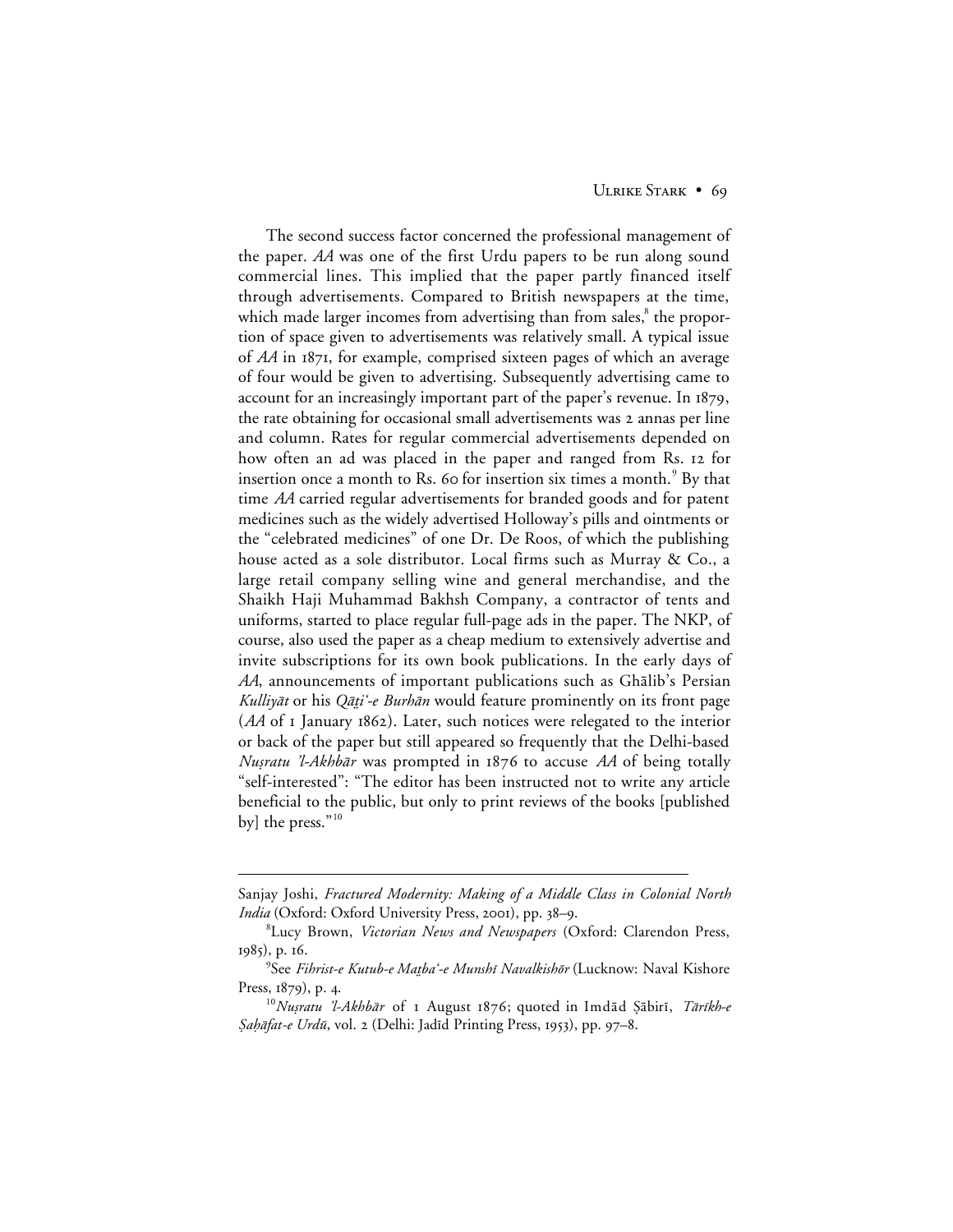The third factor, to be discussed later, was the group of people who led the paper. *AA* had the distinction of being headed by a number of eminent editors who were scholars, poets or prose writers in their own right. This latter circumstance also accounts for the paper's influential role in the promotion of modern Urdu literature for, in the typical fashion of early Urdu papers, *AA* combined the functions of newspaper and literary journal. It promoted both poetry and prose writing and evolved into a forum for literary debate, attracting the contributions of eminent Urdu literati of the day. The press office of *AA*, then, was not only a place where information was generated, it was also a meeting point for the Urdu literary scene.

#### **From Weekly to Daily: Growth and Development of** *Avadh Akhbar*

Whether it's because the study of a commercially produced newspaper does not fall within the purview of modern scholars of Urdu, or perhaps because of the scarcity of extant early issues,<sup>11</sup> *AA* has received surprisingly little attention outside the standard works on Urdu journalism. In giving a brief overview of the paper's growth and development, the following paragraphs will try to fill some lacunae and also refute some inaccurate claims concerning the paper's format, frequency and editorship. As with many early Urdu papers, there is some disagreement over the date of first publication: While several authorities on Urdu journalism maintain that the first issue of  $AA$  did not appear before January 1859, the late Am<sub>I</sub>r Hasan Nūrānī, himself an authority on the NKP, asserts that on the closure of the firm's Kanpur press he chanced upon the first issue of the paper dating from 26 November 1858. Unfortunately the rare document was subsequently lent to a reputed Urdu scholar and could not be retrieved.<sup>12</sup> While there is no reason to disbelieve Nūrānī, later editorial notices appearing in the paper contradict his information and support the

<sup>&</sup>lt;sup>11</sup>The Khuda Bakhsh Oriental Library, Patna, holds issues of AA from 1866, 1869, 1870-2, and 1875. The OIOC, London, has in stock almost complete runs of the paper between 1875 and 1884. According to Amīr Ḥasan Nūrānī, some files from 1862 and 1870 are kept in the Aivān-e Ghālib Library in Delhi.

<sup>&</sup>lt;sup>12</sup>Amīr Ḥasan Nūrānī, Savāniḥ-e Munshī Navalkishōr (Patna: Khuda Bakhsh Oriental Public Library, 1995), p. 136.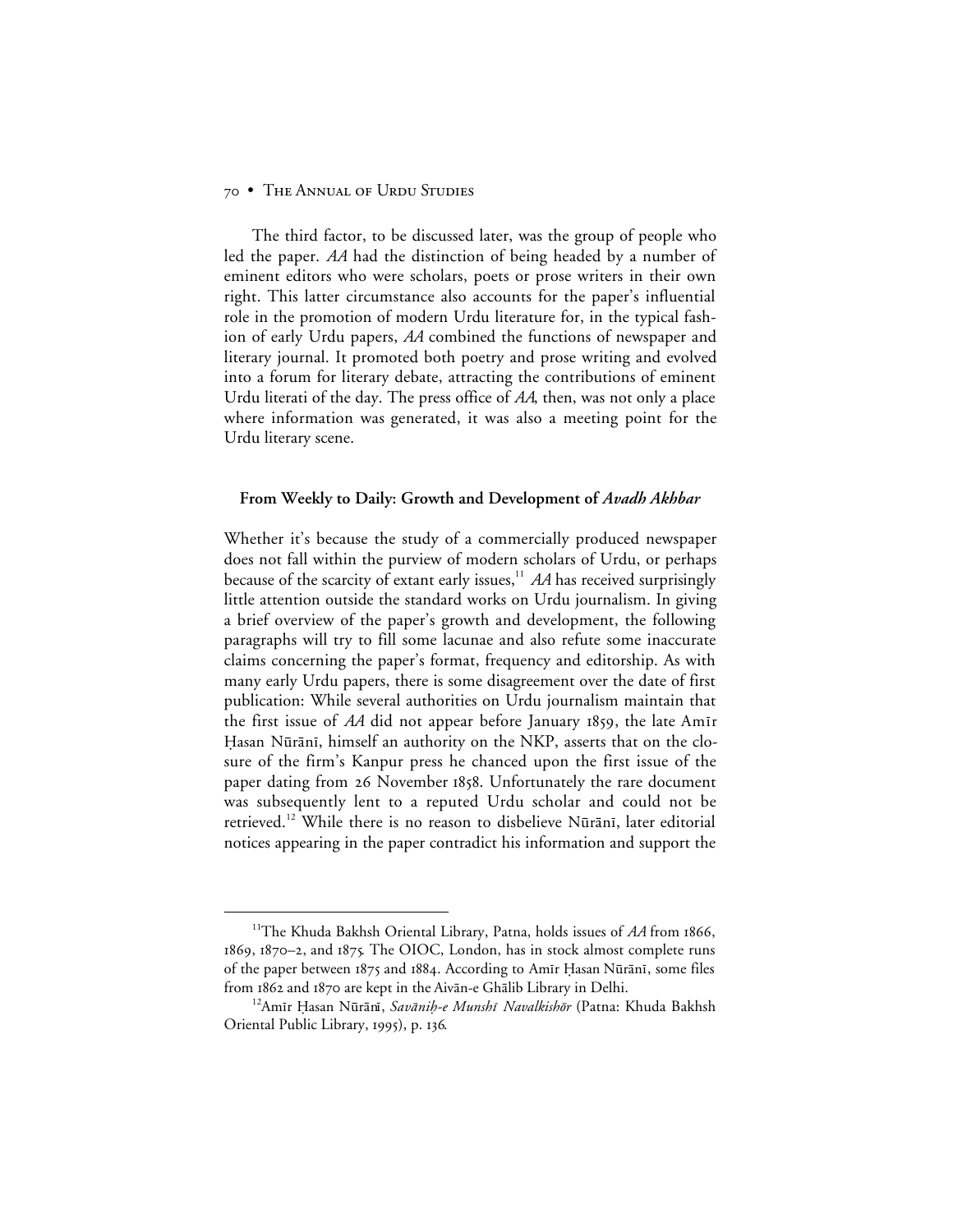1859 date.<sup>13</sup> Most importantly, the issue of 8 January 1862 was marked as volume 4, no. 2, which clearly indicates the year 1859 for the first volume. This, however, does not altogether preclude the possibility that Naval Kishore did indeed launch a first issue in 1858. Given the many tasks he had to attend to on opening his press, he at first may not have been able to publish his new paper on the intended regular weekly basis. This would also explain why Nūrānī maintains that *AA* was initially brought out on a fortnightly basis. As things stand, regular weekly publication of *AA* only took off a couple of weeks later, starting a fresh count with volume one in January 1859.

*AA* was initially a four-page weekly in the standard format of early Urdu papers, that is,  $18 \times 22$  cm. Its frontispiece was adorned with a drawing of the Chattar Manzil and Farhat Bakhsh palace complex, evoking the erstwhile grandeur of *navābī* Lucknow. It is worth noting that the frontispiece in its layout bears a striking resemblance to that of the *Illustrated London News*, one of the most popular Victorian weeklies at the time (Figures I and 2). Appearing each Wednesday, AA was well received and during the following years successfully competed against the rapidly growing number of Urdu papers. By its size had increased to sixteen pages.<sup>14</sup> Simultaneously, the format was enlarged to  $22 \times 29$  cm. So overwhelming was the success of *AA* that on opening his printing press in Kanpur in September 1865, Naval Kishore decided to bring out a local edition in the form of the Kānpūr Gazat. It was edited by Muḥammad Ismā'il, the manager of the firm's Kanpur branch. Within the next two years, however, communication between Lucknow and Kanpur improved to such an extent that the Kanpur edition was rendered superfluous. Accordingly, it was discontinued.<sup>15</sup>

<sup>&</sup>lt;sup>13</sup>AA of 22 December 1871, for instance, carried an editorial notice which referred to the paper's lifespan with the words "This is the thirteenth year of God's divine grace," pointing to 1859. A similar notice in AA of 2 January 1874 expressly stated that "In this factory in 1859 [a paper] called *Avad<sup>h</sup> Akhbār* was put into circulation."

<sup>&</sup>lt;sup>14</sup>J.H. Garcin de Tassy, *La Langue et la Littérature Hindoustanies de 1850 à*  $1869$ , 2nd ed. (Paris: Librairie de Maisonneuve et Cie,  $1864-69$ ), p. 245. The French scholar's claim that by 1867 the size of AA had further increased to 24 pages (*ibid.*, 1867, p. 372) is inaccurate. The issues of 1871 still comprised no more than 16 pages on average.

<sup>&</sup>lt;sup>15</sup>Garcin de Tassy, 1867, p. 373.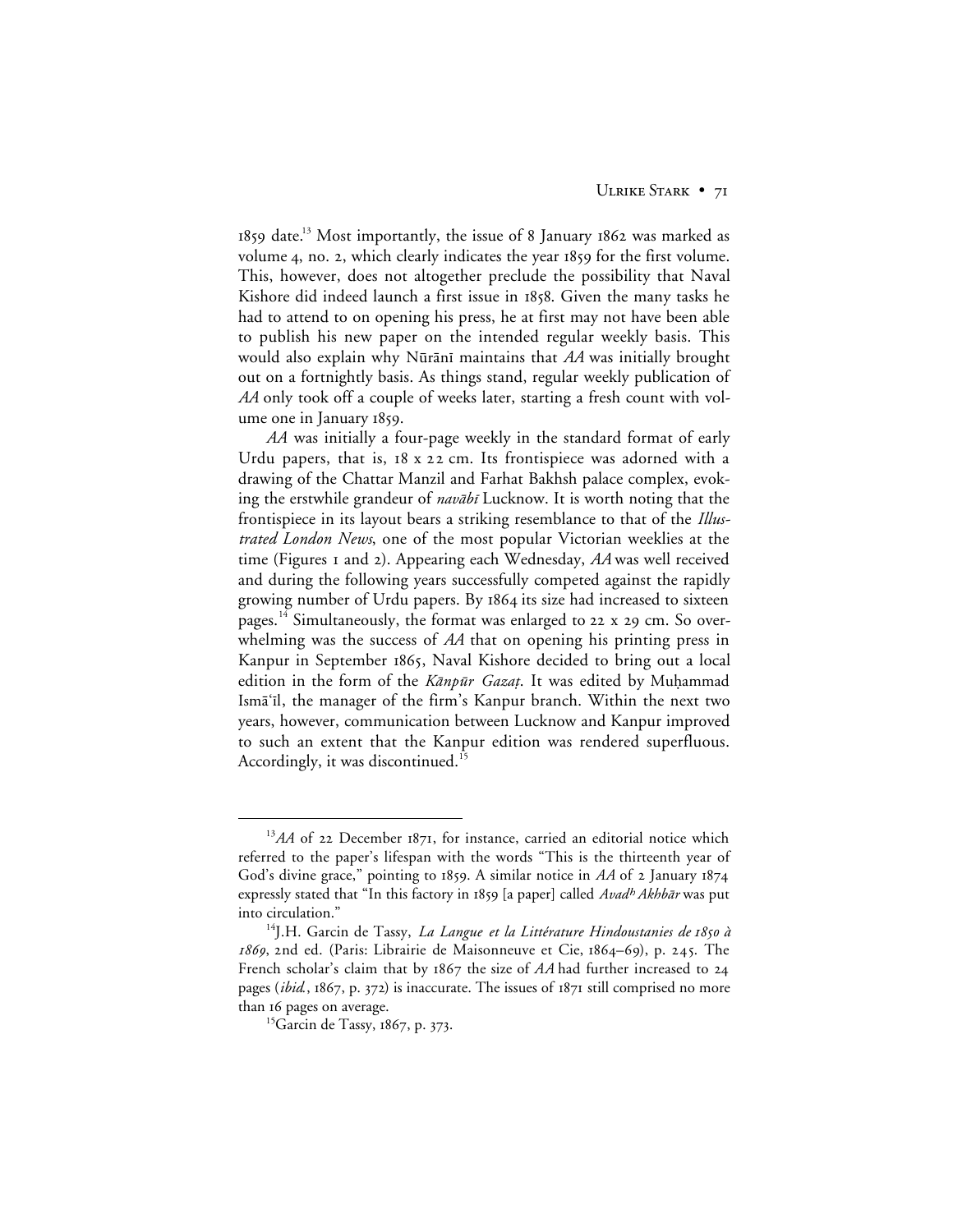

Figure I



Figure 2

The next major step in the growth of *AA* illustrates the direct impact of government measures on the still volatile newspaper market. In the standard postage for newspapers was reduced from one anna to half an anna. With newspaper distribution depending almost entirely on the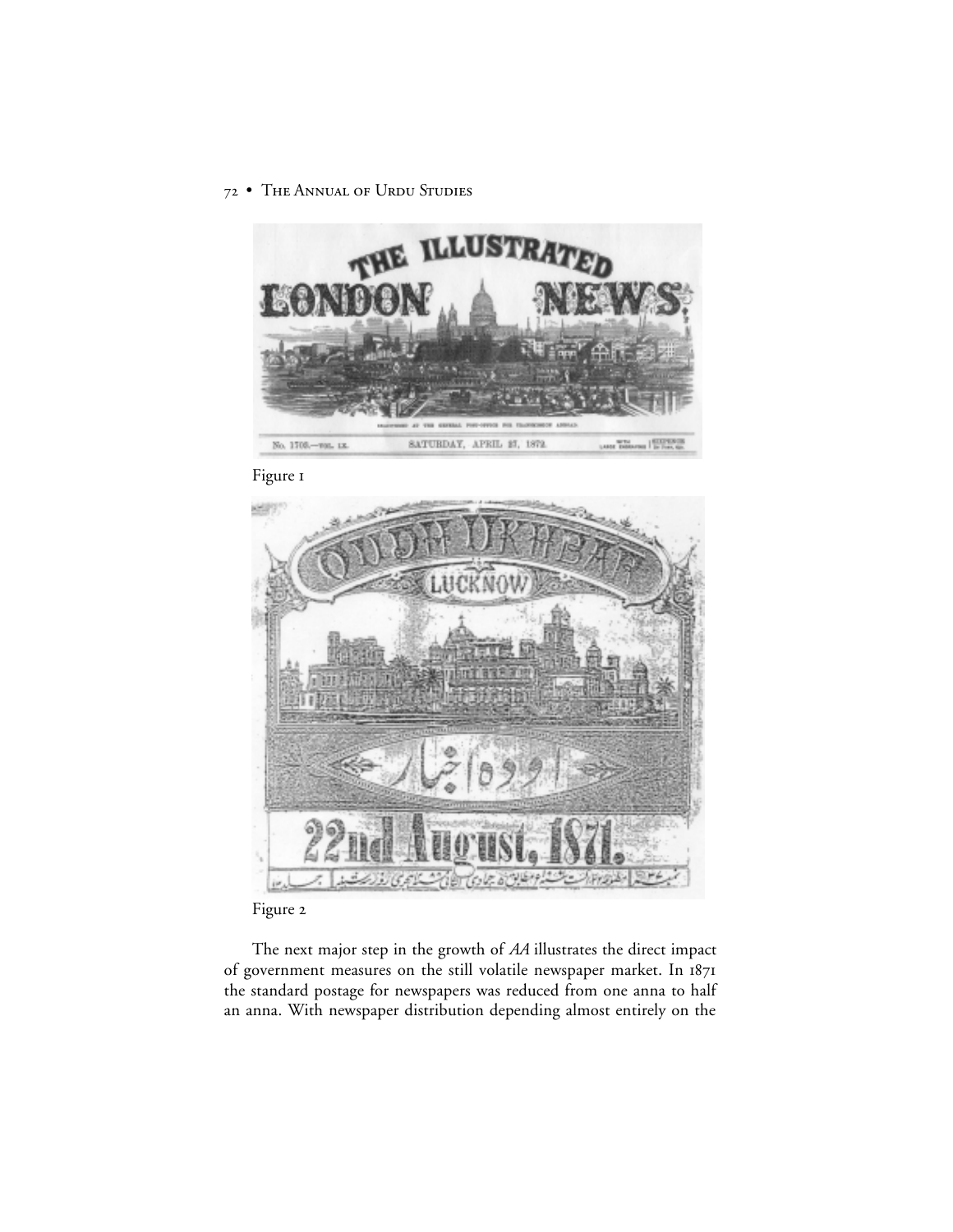colonial postal system, postage from the outset constituted a vital factor in the commercial history of "vernacular" papers. Nothing much had changed since 1822 when Harihar Dutt had solicited the government for free postage, complaining that the circulation of his weekly *Jām-e Jahān Numā* had been "materially impeded and obstructed even in spite of my best exertions and efforts to extend it." This, Dutt maintained, was "in consequence of its being liable to payment of full postage, which has restrained many intending subscribers in the mofussil from patronising the said News Paper."<sup>16</sup> The adverse effects of postage on circulation continued to be a vexing problem for Indian newspaper proprietors. So much so that in March 1869 Munshi Naval Kishore initiated a campaign for the reduction of postage for newspapers and periodicals and rallied a group of twenty-five influential newspaper proprietors and editors from all over North India, Calcutta and Bombay in drawing up a petition to the government. The petition at the time was rejected.<sup>17</sup> Yet the government seems to have had second thoughts, for in 1871 it introduced a fifty-percent reduction in the standard postage. Not surprisingly, the measure gave an immediate boost to the Urdu newspaper trade. It not only led to "a striking increase"<sup>18</sup> in the number of new launches, but also benefited well-established papers like *AA* which were able to attract larger numbers of subscribers. From August *AA* started to appear twice a week, and from May three times a week. Even after the reduction, postage continued to account for a considerable proportion of readers' expenses: In  $1877$  the annual cost for ordinary subscribers was Rs. 20 excluding and Rs. 30 including postage, postage thus comprising a third of the cost. Higher subscription rates of Rs. 40 and Rs. 50, respectively, obtained for the gentry and nobility. The provincial government at the time subscribed to copies charged at ordinary subscription rates—Naval Kishore's attempt to introduce higher rates was rejected outright.

*AA* did much to enhance the spread of the newspaper reading habit among the aristocracy and educated middle class in the North-Western Provinces and Avadh. That the paper also enjoyed growing popularity

<sup>&</sup>lt;sup>16</sup>Quoted in P. Thankappan Nair, "Origin of the Persian, Urdu and Hindi Printing and Press in Calcutta," *Indo-Iranica* 43 (1990), p. 35.

 $17$ See Stark, pp. 67–8.

<sup>&</sup>lt;sup>18</sup>Oudh Administration Report for the Year 1871-2, p. 128. 'Abdu 's-Salām Khurshīd, *Şaḥāfat Pākistān va Hind Mēn* (Lahore: Majlis-e Taraqqī-e Adab, 1963), p. 180.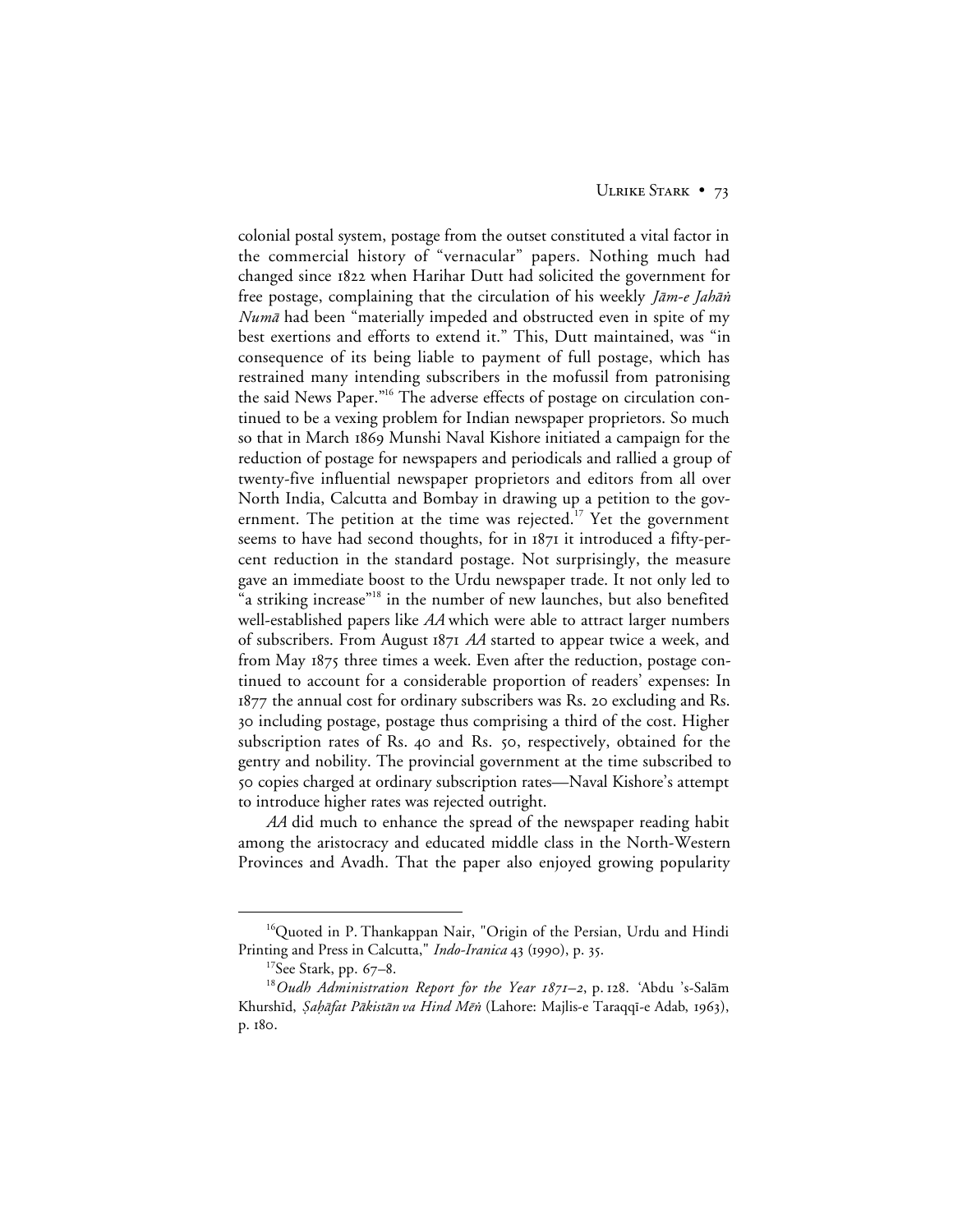among those sections of society who could not afford to subscribe to a newspaper regularly is borne out by the quaint testimony of a correspondent of *AA* who, writing from Hoshangabad in 1874, complained of the common malpractice of the servants of the post office who were in the habit of opening the covers of the paper addressed to him. Not only did they read it themselves, they circulated it among their friends, on which account the paper reached him very late.19 One eminent subscriber of *AA* who publicly welcomed its expansion and growing influence was Sir Sayyid Aḥmad Khān. In the opinion of the great Muslim reformer, Munshi Naval Kishore was to be credited with having popularized the notion of a news magazine and created widespread public awareness for modern concepts of information among Urdu-speakers in the North-Western Provinces and Avadh.<sup>20</sup> In an article published in his own reformist journal, Tahżību 'l-Akhlāq (est. 1870), Sir Sayyid expressed his hope to see AA expand even further:

Avad<sup>h</sup> Akhbār has been a very respected paper before and nothing can be added to it now. We hope that our contemporary journalists will imitate Avad^ Akhb≥r*,* and as for Munshi Naval Kishore's magnanimity—God's blessings upon him—we hope that his paper will appear on a daily basis in the manner of the large renowned English newspapers. May God let it be  $\mathrm{so.}^{21}$ 

The praise and good wishes were mutual for *AA* openly sympathized with Islamic modernism and the Aligarh Movement. It did its best to support *Tahżību 'l-Akhlāq* when soon after its inception the paper faced severe opposition from the Muslim orthodoxy. The editor of *AA* at the time was Ghulām Muḥammad Khān "Tapish," a long-standing supporter of Sir Sayyid. He not only reprinted many of the articles published in Tahżību 'l-Akhlāq,<sup>22</sup> but also adopted a policy of refusing to include in the

<sup>&</sup>lt;sup>19</sup>AA of 16 October 1874, Selections from the Vernacular Newspapers Published *in the Punjab, North Western-Provinces, Oudh and Central Provinces* (*SVN*), 1874, p. 493.

<sup>&</sup>lt;sup>20</sup>Syed Jalaluddin Haidar, "Munshi Nawal Kishore (1836–1895)(Mirror of Urdu Printing in British India)," *Pakistan Library Bulletin*, Vol. XII, No. 1, p. 20.

<sup>&</sup>lt;sup>21</sup>My translation. Tahżību 'l-Akhlāq, 1 Jamādīu 's-Şānī 1288 A.H., quoted in Khurshid, pp. 180-1.

<sup>22</sup>For example, Sir Sayyid's influential review of William Hunter's *The Indian Musalmans* was reprinted in the *AA* of 22 December 1871.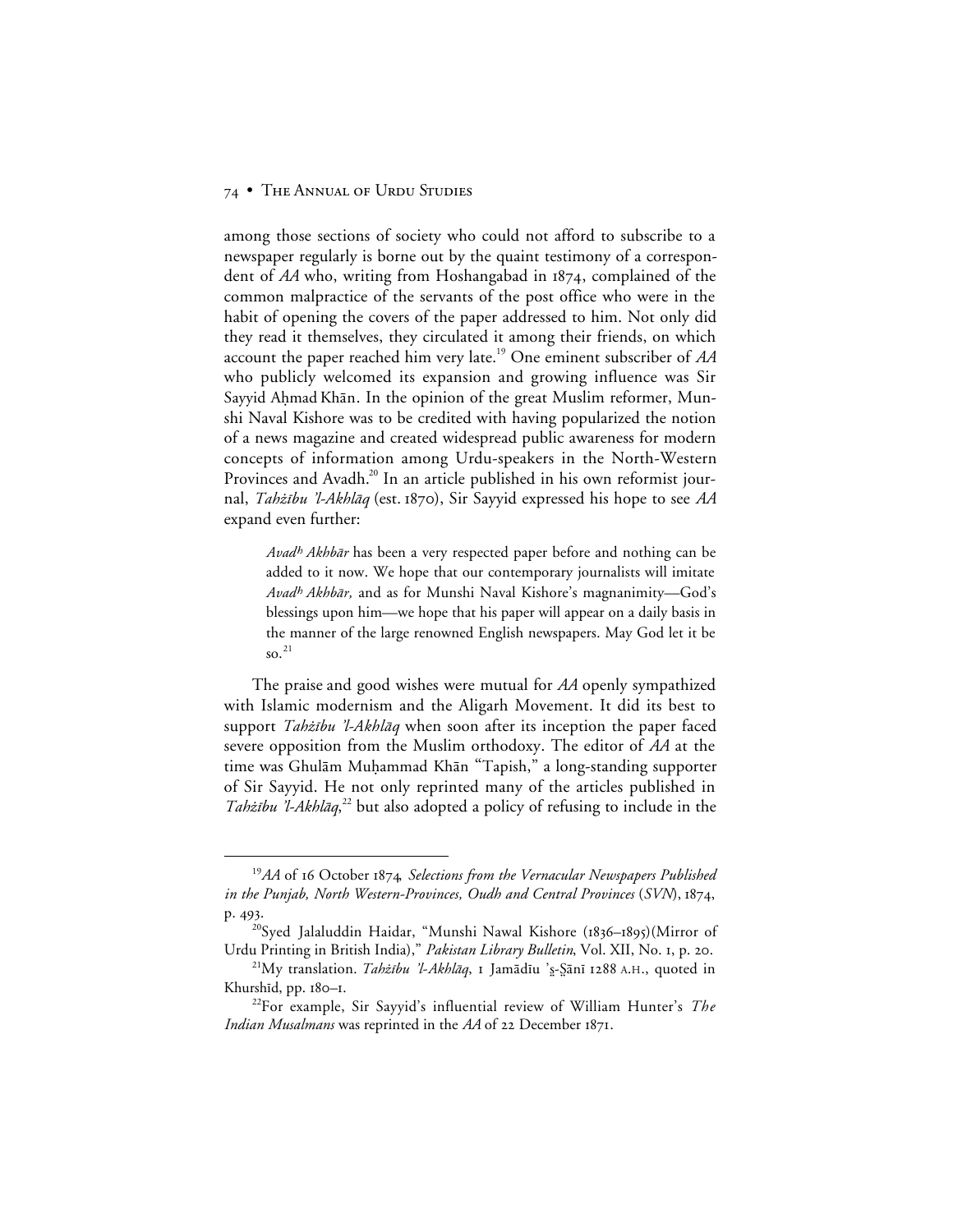columns of *AA* any article or letter that took an overt stance against the great Muslim reformer.<sup>23</sup> As a result of this active support for the highly controversial reformist journal, *AA* and its proprietor in turn became a target for Sir Sayyid's orthodox opponents. As Ghulām Muḥammad Khān informed Sir Sayyid in a confidential letter, on a visit to Kanpur, Munshi Naval Kishore had been summoned by the Deputy Collector, Maulvi Imdād 'Alī, and severely reprimanded for "bringing about the ruin of his paper by having employed a Christian editor." The allusion was to the many articles by Sayyid Ahmad Khan that AA used to reprint. Out of consideration for his enterprise in Kanpur, Naval Kishore could not but humbly submit to the scolding. Nevertheless, as the letter went on to report, the Deputy Collector had mounted a diatribe against the editors of both papers. Ghulām Muḥammad Khān was eager to assure Sir Sayyid of Munshi Naval Kishore's unfailing friendship and respect, but also pointed out that the publisher was operating under many constraints. He finally urged Sir Sayyid to occasionally write to the publisher and assure him of their solidarity and common cause. $24$ 

Eagerly anticipated by Sayyid Ahmad Khān, the shift of AA to a daily paper came in  $1877$ . As was announced in a special supplement to  $AA$  on 23 May 1877, starting from I June  $1877$  the paper was to be published on a daily basis, initially for a six-month trial period. The bold venture, it was explained, followed public demand, for readers had for some time expressed their keen desire to receive information on a more regular, daily basis. Moral and financial support came forth from prominent citizens such as Lucknow's veteran printer-publisher Maulānā Ḥājī Ḥarmain Sharīfain, C.S.I., and Deputy Collector Rājā Jai Kishan Dās, C.S.I., the former secretary of Sayyid Ahmad Khān's British Indian Association. Extolling the generous contribution of Muḥammad 'Abdullāh Khān

<sup>&</sup>lt;sup>23</sup>See Ghulām Muḥammad Khān's letter to Sir Sayyid, quoted in Mirzā Muḥammad Riẓvān, "Munshī Navalkishōr kē Mutaʻalliq Čand Mutafarriq Bātēṅ," Nayā Daur, Vol. 3, Nos. 8-9 (1980), p. 232.

<sup>&</sup>lt;sup>24</sup>"Letter from Editor Oudh Akhbar to Syed Ahmad Khan" (undated), quoted in *Selected Documents from the Aligarh Archives*, ed. Yusuf Husain (London: Asia Publishing House,  $1967-$ ), pp. 210–1. Given this overt support for Sayyid Ahmad Khan and *Tahżību 'l-Akhlāq* expressed in *AA*, it remains a curious fact that in  $1873-74$  the NKP published a number of pamphlets authored by Maulvī 'Alī Bakhsh Khān, one of the most outspoken critics of Sayyid Ahmad's religious ideas, in which the latter was wholeheartedly condemned as a heretic.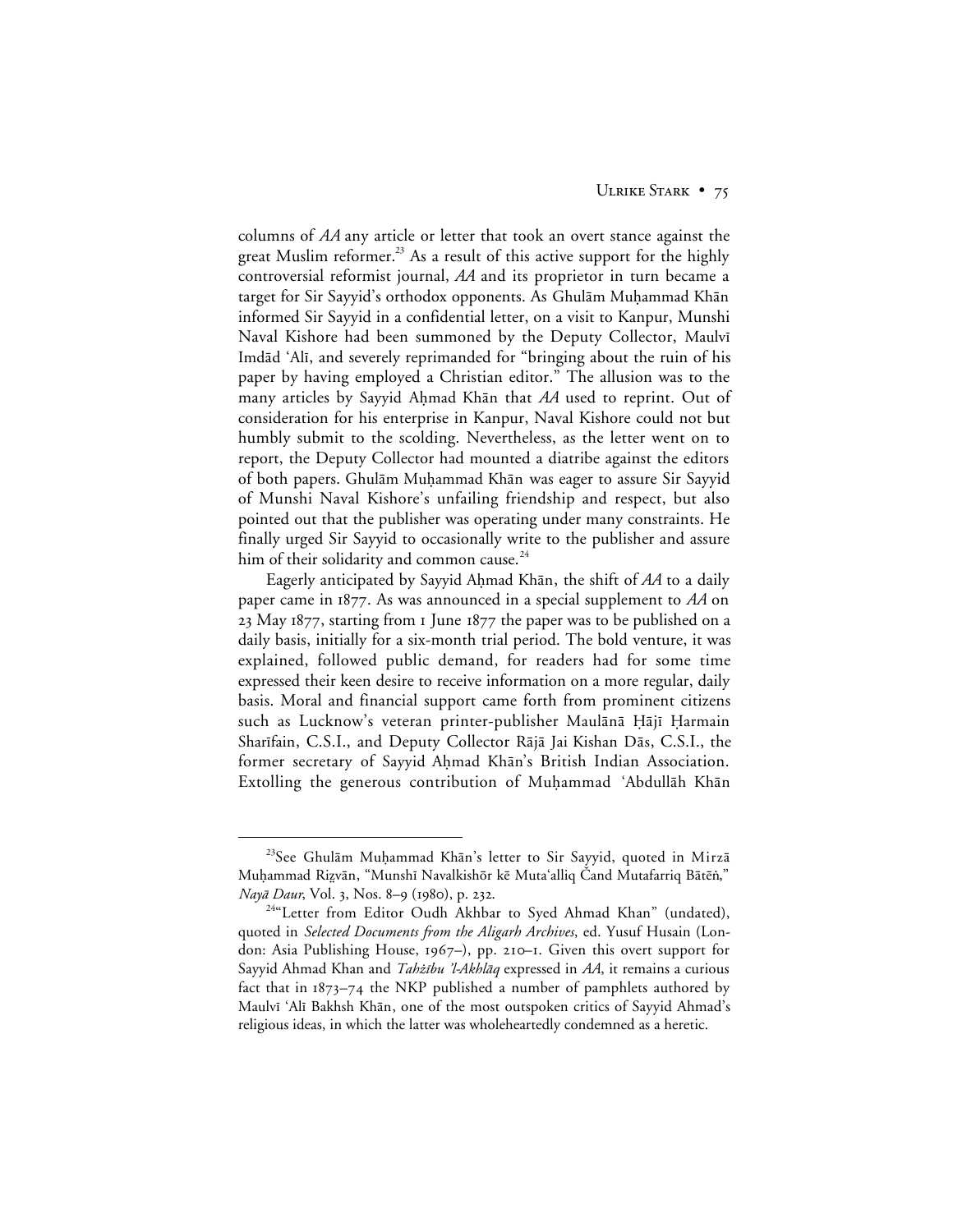Bahādur of Tonk, who had promised a yearly subscription of Rs. 100 in support of the venture, the paper hoped that other members of the local aristocracy and affluent class of *ra'tses* would follow suit ( $AA$  of  $25$  May  $1877$ ).

That *AA* could continue as a regular daily even after the six-month trial period is inextricably linked to the specific historic context, notably the urgent need for news that the Turko-Russian War ( $1877-78$ ) and the Second Anglo-Afghan War (1878–80) were creating among North Indians, particularly among Muslims.<sup>25</sup> The paper provided extensive coverage of the wars. In the process, it introduced new features such as a special column entitled "sarhad/maidān-e jang kī tāzatarīn khabrēn" (Latest News From the Frontier/Battlefield) and inserted maps and illustrations. It is interesting to note that even though *AA* was never an illustrated newspaper, the visual element became increasingly important in its coverage especially of foreign news. Readers were, among others, regaled with large drawings of the Paris International Exhibition of 1878 (AA of 1 October  $1878$ ), of scenes from a Kabul war camp ( $AA$  of  $28$  February  $1879$ ), and of a Zulu warrior chief (AA of 31 May 1879).

The publication of *AA* on a daily basis was also sustained by a second, altogether different factor. Following the assumption of the editorship by Pandit Ratan Nāth "Sarshār" in August 1878, installment publication of his famous Urdu novel *Fasāna-e Azād* was started. This in fact was the first time that serialized fiction was successfully introduced in an Urdu newspaper. A landmark in the history of modern Urdu fiction, Fasana-e  $\bar{A}z\bar{a}d$ met with an unprecedented public interest which gave a great boost to the paper.26 The survival of *AA* as a daily then rested on a combination of contemporary politics and modern prose fiction. Information and entertainment as the two sustaining factors can hardly be dissociated from one another for Sarshār cleverly incorporated current political affairs into his fictional narrative: Readers of *Fasāna-e Āzād* were made day-to-day witnesses of the hero Azad's journey to Europe and his brave exploits in fighting the Russians on the side of his Turkish fellow-Muslims.

<sup>&</sup>lt;sup>25</sup>For a similar increase in sales of British daily newspapers provoked by the Turkish crisis, see Brown, p. 40.

 $26$ This was rather late as compared to Britain where serial fiction was by no means an invention of the Victorian era but dates back to the eighteenth century. For the history of serialized fiction and installment publication in Britain, see Law.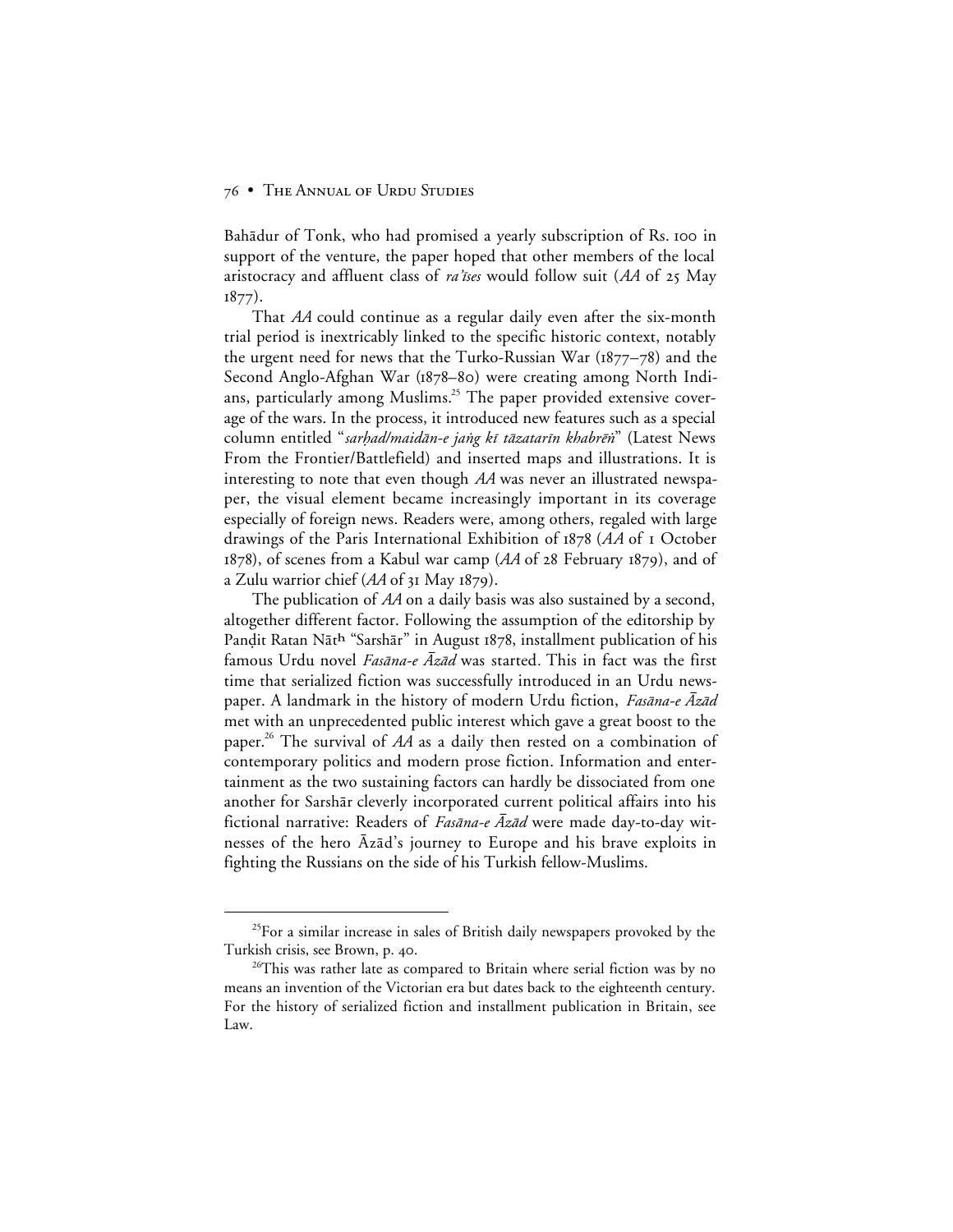ULRIKE STARK • 77

#### **Contents and Policy**

*AA* was a product of the colonial experience in that it aimed at being a modern, professional news magazine. It emulated British models, its coverage including local, national and international news. In the name of spreading information and enlightenment among the Urdu reading public, *AA* aimed high, aspiring to be nothing less than the North Indian equivalent of *The Times* of London (AA of I January 1879). The news section made up the largest portion of the paper which prided itself in being able to cover "the whole world."

How was efficient news coverage achieved and what were the channels of information transfer? It was only three years prior to the inception of *AA* that the opening of the first telegraph lines in India had induced radical changes in the dissemination of news on the Subcontinent.<sup>27</sup> No modern news agencies, however, were operating in India before the year 1866 when Reuters started extending its services there.<sup>28</sup> Reuters, at all events, was too expensive at first for the majority of Indian editors to make use of its services. To ensure a rapid and steady flow of information, Munshi Naval Kishore therefore relied on a more traditional system of information distribution and built up his own network of correspondents posted in the major urban centers in India. Apparently their number was legendary, as suggested by a contemporary saying to the effect that in every district and every princely state could be found correspondents of the colonial government and of Munshi Naval Kishore.<sup>29</sup> A substantial

<sup>&</sup>lt;sup>27</sup>The rapid development of the telegraph system has been summed up by David Arnold: "From a few miles of line in 1851, telegraphs had been extended over 4,250 miles of India and linked forty-six receiving stations by the end of 1856; they ran from Calcutta to Agra and the northwest as well as connecting Bombay, Madras and Ootacamund. By 1865 there were 17,500 miles of telegraph lines, rising to 52,900 miles by the end of the century." *Science, Technology and Medicine in Colonial India* (Cambridge: Cambridge University Press, 2000), p. II3.

<sup>&</sup>lt;sup>28</sup>Reuters set up its first office in Bombay in 1866. Further offices in Calcutta, Madras and Karachi followed, supplying the Indian press not only with foreign but also domestic information. The opening of the London-Bombay submarine telegraph cable in June 1870 greatly speeded up the transmission of news from England. Details in Graham Storey, *Reuters' Century 1851–1951* (London: Max Parrish, 1951), pp. 62–8.

<sup>&</sup>lt;sup>29</sup>Şābirī, p. 112.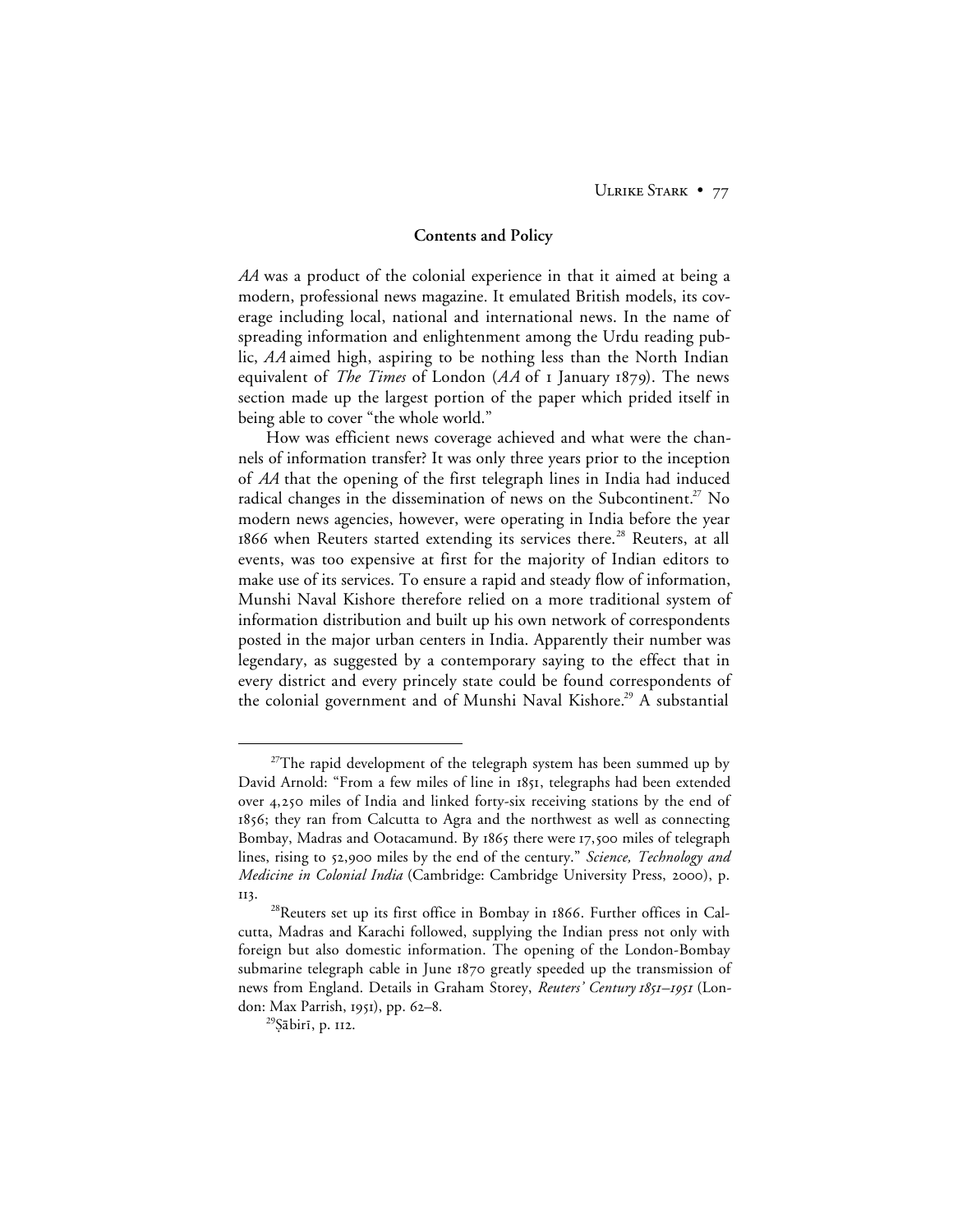portion of the domestic and foreign news was also reprinted from English newspapers, particularly *The Times* of London, *The Pioneer* of Allahabad and the *Friend of India*. For news items regarding the Islamic world *AA* frequently made use of Persian and Arabic newspapers. At the same time, generating news and information was turned into a public, collective concern in which the participation of the readership was explicitly invited: Those who would regularly supply the paper with "important, recent, reliable and interesting news items"<sup>30</sup> were promised free copies of *AA* in return.

While introducing new concepts of modern informational culture, *AA* retained some features of the traditional newsletter as described by Michael H. Fisher. $31$  For one, there was the physical appearance of the handwritten and lithographed sheets. The paper retained the term "akhbārāt" for various categories of news; it adopted a Persianized vocabulary and cultivated a fairly ornate style. Published in two parts, on Wednesday and Friday, a typical issue of the paper in 1871 combined elements of traditional and modern newswriting in its standard departments. In the following overview of its contents the original Urdu has been retained to show how this intermingling of the traditional and the modern was reflected in the vocabulary used to label the various headings:

| Avadh Akhbar in 1871 |  |
|----------------------|--|
|                      |  |

| Part One ([issued] on Wednesday)                                         | Part Two ([issued] on Friday)                                |
|--------------------------------------------------------------------------|--------------------------------------------------------------|
| I) General advertisements                                                | I) Lucknow                                                   |
| (ishtihārāt maʻmūlī)                                                     |                                                              |
| 2) Poetry (nazm)                                                         | 2) Telegraph news (akhbārāt tar-barqī)                       |
| 3) Letters to the Editor (khat-kitābat)                                  | 3) Editorial (adīțoriyal)                                    |
| 4) Proceedings of the Committee, $32$<br>etc. (mazāmīn kamitī vaghairah) | 4) Correspondent (kāraspāndant)                              |
| 5) Telegraph news (akhbārāt tār-barqī)                                   | $\zeta$ ) Translations from the English<br>(tarjuma angrēzī) |
| 6) Editorial ( <i>adīțoriyal</i> )                                       | 6) Reprints from other papers (manqualat)                    |
| 7) Correspondent (kāraspāndant)                                          | 7) Letters to the Editor (khat-kitābat)                      |

<sup>30</sup>Fihrist-e Kutub 1879, p. 4.

<sup>&</sup>lt;sup>31</sup>Michael H. Fisher, "The Office of Akhbār Nawīs: The Transition from Mughal to British Forms," Modern Asian Studies, Vol. 27, No. 1 (1993), pp.  $79 - 81$ 

<sup>&</sup>lt;sup>32</sup>I.e., the Lucknow Municipal Committee.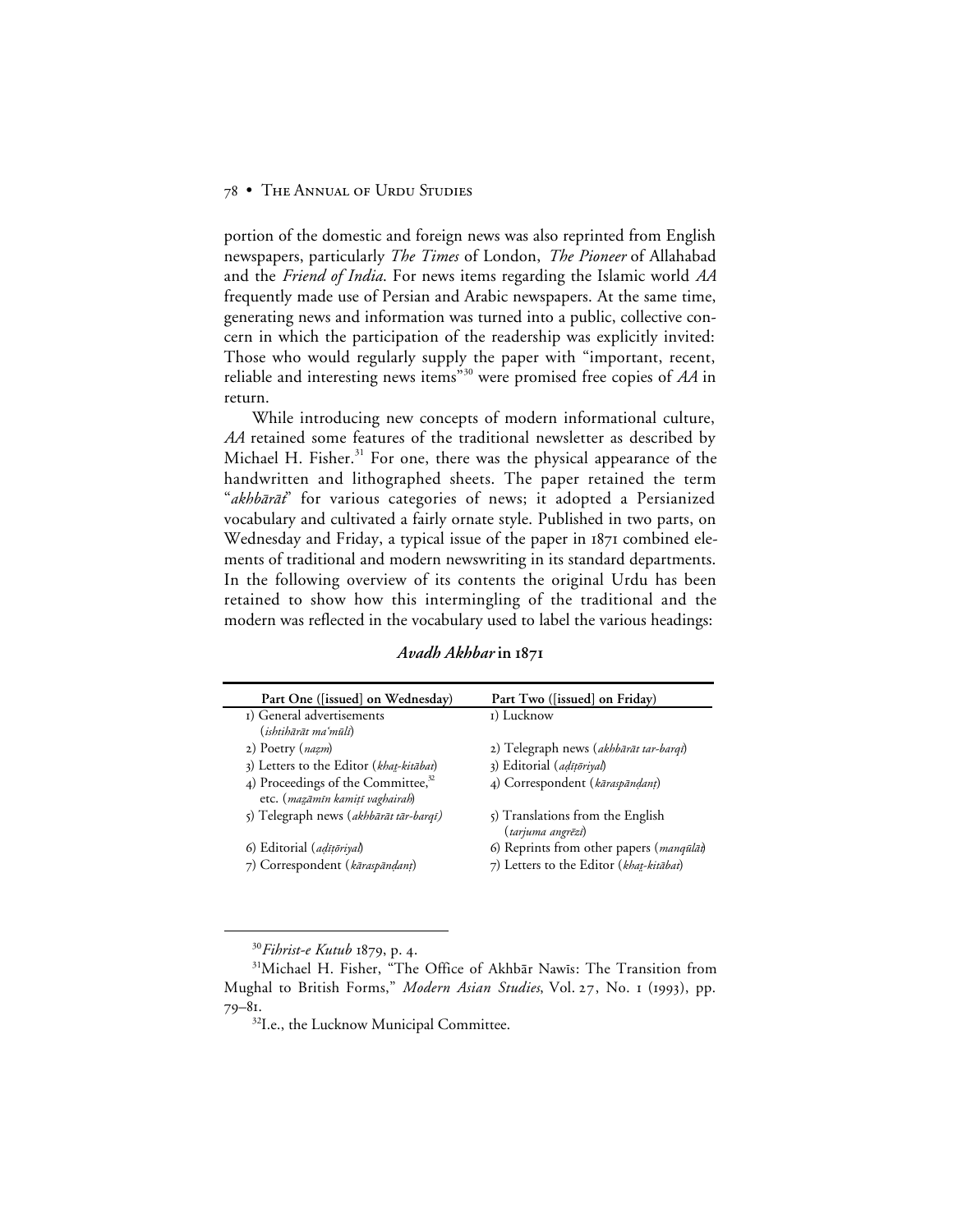| 8) Translations from English news-<br>papers (tarjuma angrēzī akhbārāt) | 8) Translations from the<br>Government Gazette (tarjuma<br>gavarnmant gazaț urdū) |
|-------------------------------------------------------------------------|-----------------------------------------------------------------------------------|
| 9) Miscellanea (akhbārāt mukhtalif)                                     | 9) Special notifications<br>(ishtihārāt ghair-ma'mūlī)                            |
| 10) Local news/Lucknow<br>(lōkal akhbārāt)                              |                                                                                   |

By 1878 telegraph news had moved to the front part of the paper, whereas the advertisement and local news sections had been relegated to the back. This increased emphasis on rapid coverage of domestic and internal affairs, while immediately provoked by the wars, also formed part of a wider policy shift in which *AA* slowly moved away from older conventions of assembling and presenting news, towards a new kind of "efficient" and professional journalism that was clearly based on Western models.

The local section of the paper was comparatively small. It provided information on current affairs in Lucknow. Next to news items on crimes or spectacular incidents, it included steady features such as the timetables of the Oudh Rohilkhand Railway (printed in Urdu and Devanagari script), $33$  legal notices, and the timings of court sessions. It also reported on a wide array of cultural events, including *mushā'iras*, public lectures and, most importantly, the activities of local civic associations such as the Jalsa-e Tahżīb or "Lucknow Reform Club" (est. 1868), of which Naval Kishore was a prominent member. Among *mushā'iras*, those organized by the NKP and taking place regularly on its premises were given special coverage. Reports on these gatherings, which attracted both well-known and minor Lucknow poets, at times read like an inventory of local poetic talent. The  $AA$  of  $I$  January  $1878$ , for example, carried the following notice:

A special gathering of poets took place at the Avadh Akhbār Press on Monday. The occasion was graced by eminent poets among the noblemen of Lucknow. The pattern-line was "sač tō yeh hai hī burā hōtā hai aččhā hōnā" (True it is, indeed, that being good is bad). But since, due to the lack of time, the distinguished poets had only been informed one day in advance, there were very few ghazals that conformed to the pattern-line.

<sup>&</sup>lt;sup>33</sup>The railway timetable had become an integral part of suburban newspaper content in London's local papers since the 1840s. In introducing this feature the *AA* obviously acted on official demand.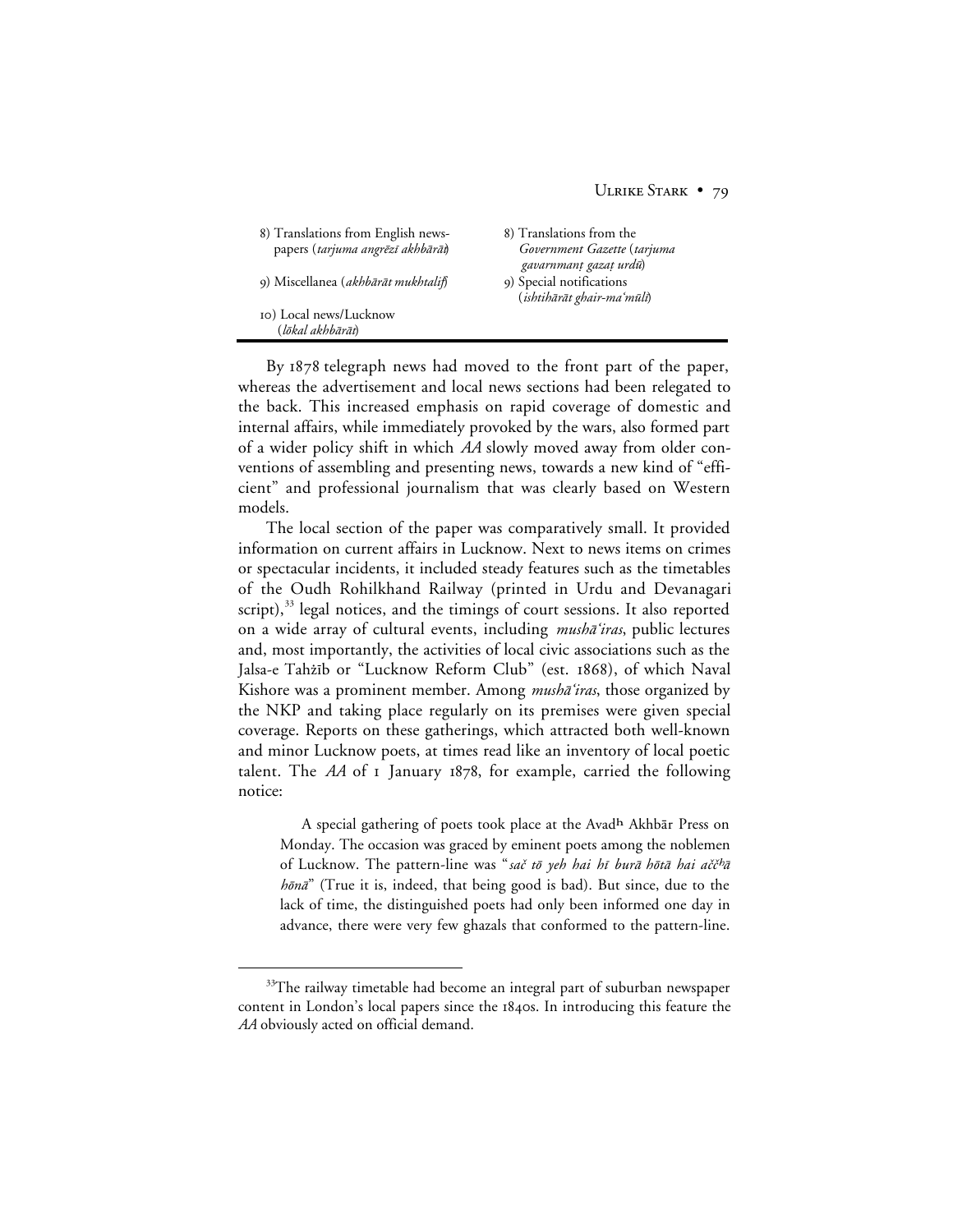Indeed, most did not conform to it. The audience gained extreme delight from the compositions of Janāb Navāb Sirāju 'd-Daula Bahādur "Junūn," Janāb Mirzā Haidar Şāḥib "Afsūṅ," Janāb Dārōgha Mīr Vājid 'Alī Şāḥib "Taskhīr," Ra'īs of Lucknow, Janāb Munshī Ghazanfar 'Alī Şāḥib "Ḥalīm," Mīr Afzal 'Alī Şāḥib "Afzal," the sons of Janāb Tadbīru 'd-Daula Munshī Muzaffar 'Alī Khān Bahādur and other distinguished gentlemen. The honorable proprietor of the press was extremely grateful for the kindness of all the gentlemen.<sup>34</sup>

Besides its variety of news items, the paper contained articles on social and cultural topics, education and literature. In matters of social change, it generally adopted a reformist and progressive stance: For example, it urged the government to take strict measures against female infanticide  $(AA \tof 19 \tJuly 1870)$  and condemned the "sinful practice of polygamy" (*AA* of 26 July 1870).<sup>35</sup> "Public welfare" or "rifāh-e 'ām" was a frequently invoked key concept in such articles. In the name of "rifāh-e  $\hat{a}m$ " the paper gave vent to public grievances. Complaints ranged from the want of proper sanitary arrangements in Lucknow (AA of 15 March 1869) $^{36}$  to the introduction of new taxes by the Municipal Committee which together with the government income tax were said "to have disgusted the people at large, and created a general disaffection and distrust towards the ruling power" $(AA \t{ of } 28$  June 1870).<sup>37</sup> While such reports professed to give voice to public discontent, they were generally moderate in tone and clearly testify to the paper's self-styled role as an intermediary between the government and the Indian people.

The political outlook of *AA* was characterized by loyalty towards the colonial state and support for its policies. Official British opinion considered the paper to be "moderate and respected" and early on noted "the ability" with which it was written.<sup>38</sup> Yet at times this very moderation and

<sup>&</sup>lt;sup>34</sup>My translation from the original Urdu quoted in Şābirī, p. 95. In the usual fashion, the poetic compositions presented at these gatherings were subsequently published by the NKP in collections called *Guldasta*.

<sup>&</sup>lt;sup>35</sup>*SVN* 1870, p. 289.

<sup>36</sup>*SVN* 1869, p. 126.

 $37$ *SVN* 1870, p. 252.

<sup>38&</sup>quot;Memo on the Vernacular Press for Upper India for 1876-77" and Priya Das' Report in: *Home Department, Public Proceedings*, August 1879, pp. 292–303, and February 1883, pp. 187–8 (B). *Oudh Administration Report for the Year 1869-70*, p. 145.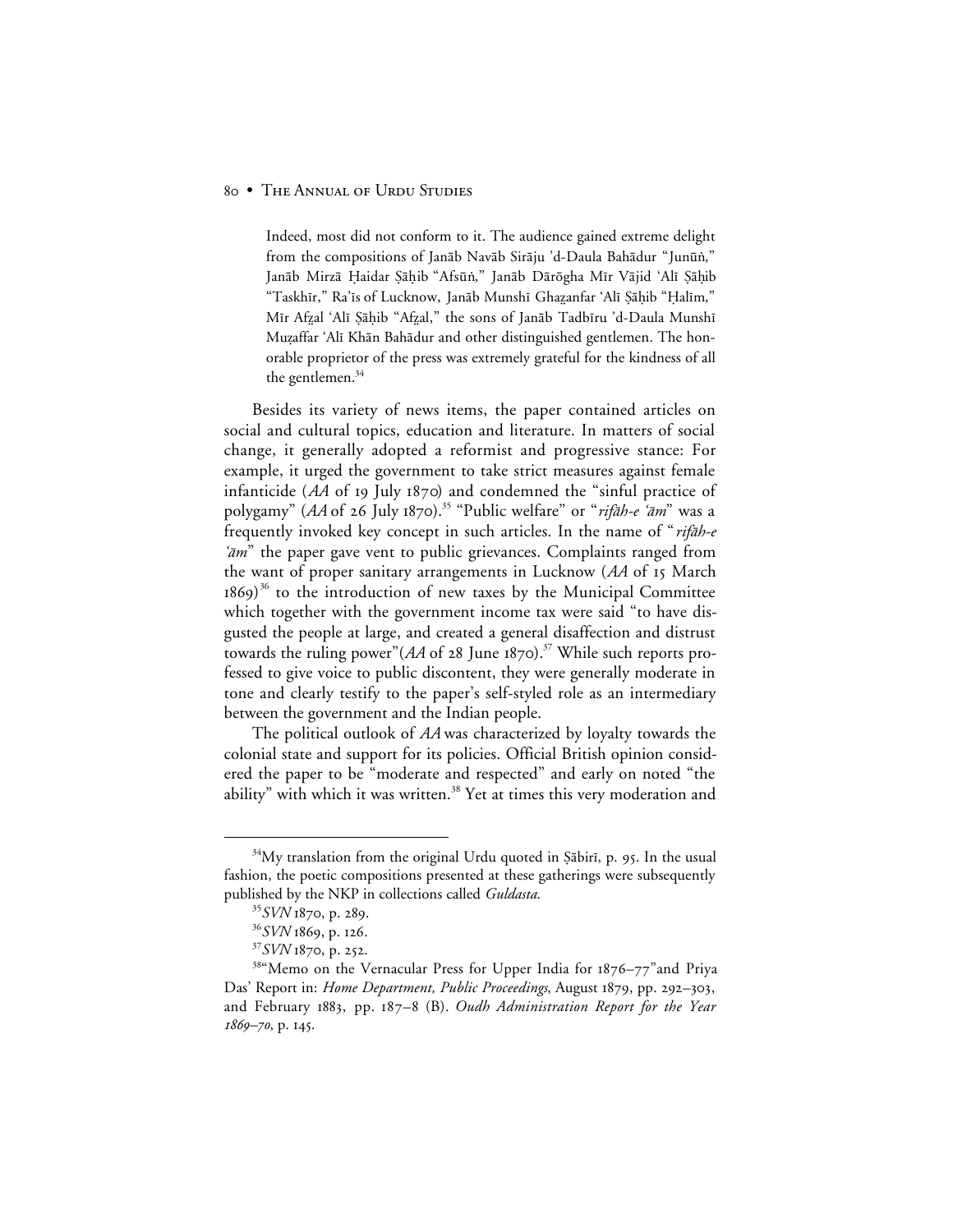this cautious stance could border on a kind of opportunism which was suspicious even to British eyes. As an official report noted in 1881:

Of the Oudh papers the best is the Oudh Akhbar. This paper is, however, somewhat timid in tone, and rarely ventures to advocate strongly any important measures till satisfied that they are likely to find favor with Government. Though a consistent and admiring supporter of Lord Lytton's various measures, no sooner did it hear of his resignation than it hastened to advocate those changes in policy which seemed likely would take place under the new Government.<sup>39</sup>

Following the formation of the Indian National Congress in , *AA* became a prime target for the nationalist Urdu press, particularly once its proprietor Naval Kishore had openly joined ranks with Sir Sayyid Ahmad Khān's United Indian Patriotic Association and assumed a leading position in the anti-Congress movement.<sup>40</sup> It is difficult to dissociate political opposition from professional rivalry in the bitter attacks on *AA* that various Urdu journals started to indulge in at that time. The continuously large share of government patronage that Naval Kishore's firm and, with it, *AA* enjoyed was indeed prone to incite jealousy. The rival Urdu press invariably portrayed Naval Kishore as a sycophant of the colonial empire who in opposing the Congress was motivated by self-interest and servility alone. In the process, *AA* was declared unable to represent national interests. Avad<sup>h</sup> Panč defamed the paper as a money-minded "baniā akhbār,"

 <sup>39</sup>*Report on the Administration of the North-Western Provinces and Oudh*, for the year ending 31 March 1881, p. 359.

 $^{40}\!{\rm There}$  is a persisting myth, perpetuated in much biographical writing on Naval Kishore, that the publisher was a fervent supporter of the Indian National Congress and the Lucknow delegate to the inaugural session of the Congress held in Bombay in 1885. This could not be further from the truth. The Lucknow delegate was Munshi Gangā Prasād Varmā (b. 1863), the proprietor-editor of the rivaling Urdu journal *Hindustānī* and an outspoken adversary of Naval Kishore in the arenas of local journalism and politics. The confrontation of the two men was staged around the 1892 Municipal Elections in which Naval Kishore acted as chief canvasser for the anti-Congress candidate Bābū Shrī Rām, whereas Gangā Prasād Varmā supported the Congress candidate Panḍit Bīshan Narāyan Dar. In the two men clashed again over the election of the Lucknow delegate to the Provincial Legislative Council. Details in Anand Shankar Singh, *Growth of Political Awakening in Uttar Pradesh, –* (Varanasi: Vishwavidyalaya Prakashan, 1991), pp. 144–6.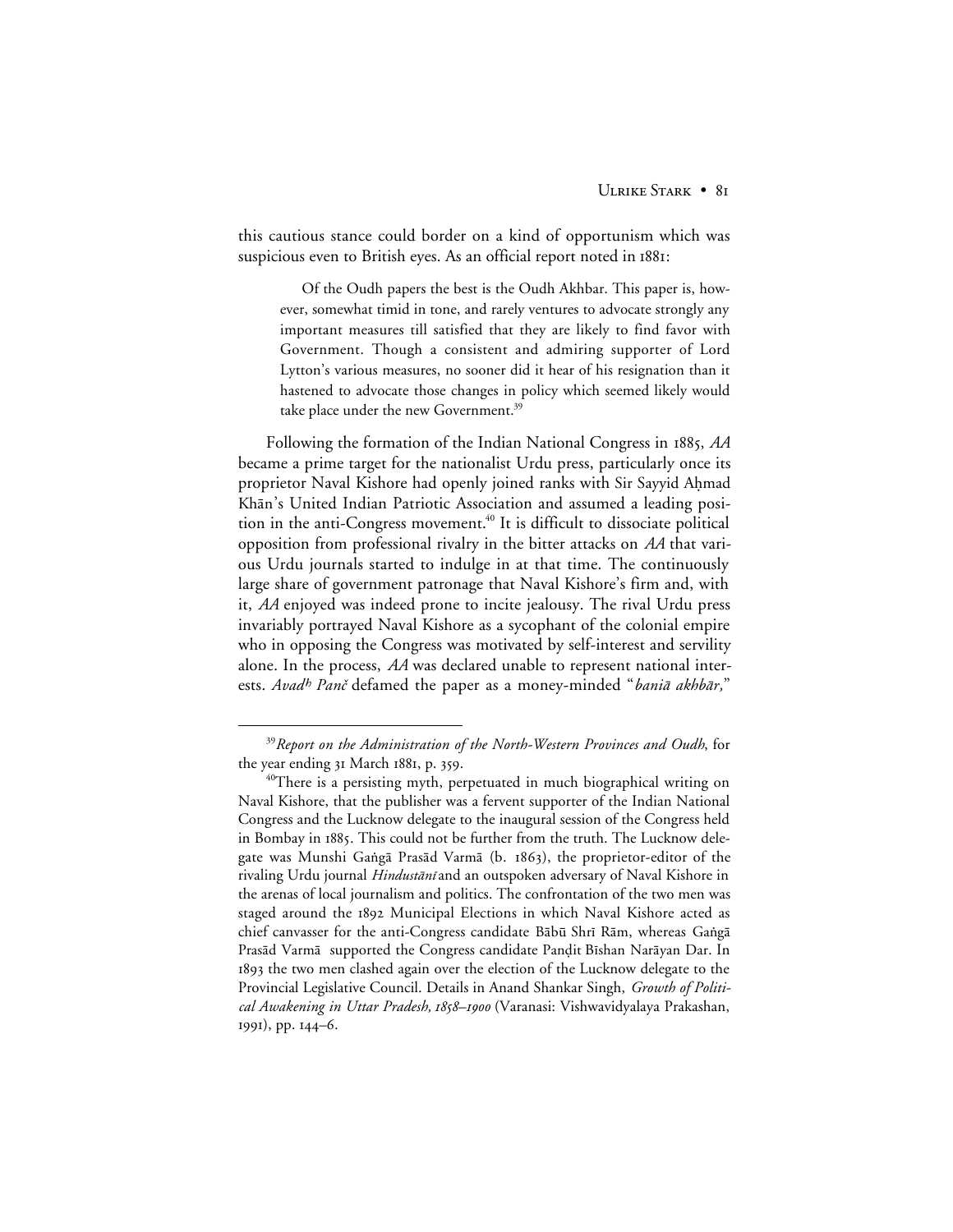while Hindustān accused it of consisting chiefly of "translations of articles abusive of natives" taken from the *Pioneer* and the *Civil and Military* Gazette.<sup>41</sup> Gangā Prasād Varmā's Hindustānī maintained that AA "blindly supported government measures and proceedings in utter disregard of the interests of the people."<sup>42</sup> *AA* in its turn claimed to have public opinion on its side and retorted that the public trusted the colonial government more than it did the seditious Congress and its organs. In lashing out their polemics the pro-Congress papers deliberately overlooked the deeper motives of Naval Kishore's opposition to the Congress. No doubt the publisher had to protect his commercial interests and was careful not to endanger business relations with his major customer by publishing anti-British propaganda in his paper, but to narrow his motivation down to economic dependence is certainly overstating the case.<sup>43</sup> AA was not a loyalist paper by constraint but by choice. It firmly believed in the benefits of colonial rule. Yet loyalty and support of colonial rule, as understood by the proprietor and editors of *AA,* did not automatically exclude a critique of government. True to its claim of representing public opinion, the paper was on occasion quite capable of articulating dissonant "native" views. C. A. Bayly has aptly described its stance as "covert criticism of British rule in Hindustan along the lines of old patriotism, but in the voice of unalloyed loyalism."<sup>44</sup>

The coverage of the visit to Lucknow of the Prince of Wales in May 1876 provides a characteristic example of this stance. The paper not only published numerous poetical compositions in honor of the distinguished visitor but also, in its issue of  $28$  May  $1876$ , contained a critical piece under the heading "Can the Indian Subjects be Content with the British Government?" which openly voiced its dissatisfaction with an administration that failed to cater to the basic needs of a populace assaulted by poverty and hunger.<sup>45</sup> In the issue of 6 March 1876 Munshi Naval Kishore, after a personal consultation with Vājid 'Alī Shāh in Matia Burj, voiced his protest against the treatment meted out to the former King of Avadh

 $41$ Quoted in Singh, pp. 25 and 65.

<sup>&</sup>lt;sup>42</sup>Hindustānī of 6 July 1890, *SVN* 1890, p. 452.

<sup>43</sup>*Ibid*.

<sup>44</sup>C.A. Bayly, *Origins of Nationality in South Asia: Patriotism and Ethical Government in the Making of Modern India* (Delhi: Oxford University Press, 1998), p. 91.

<sup>45</sup>Cf. Garcin de Tassy, 1876, pp. 8-12.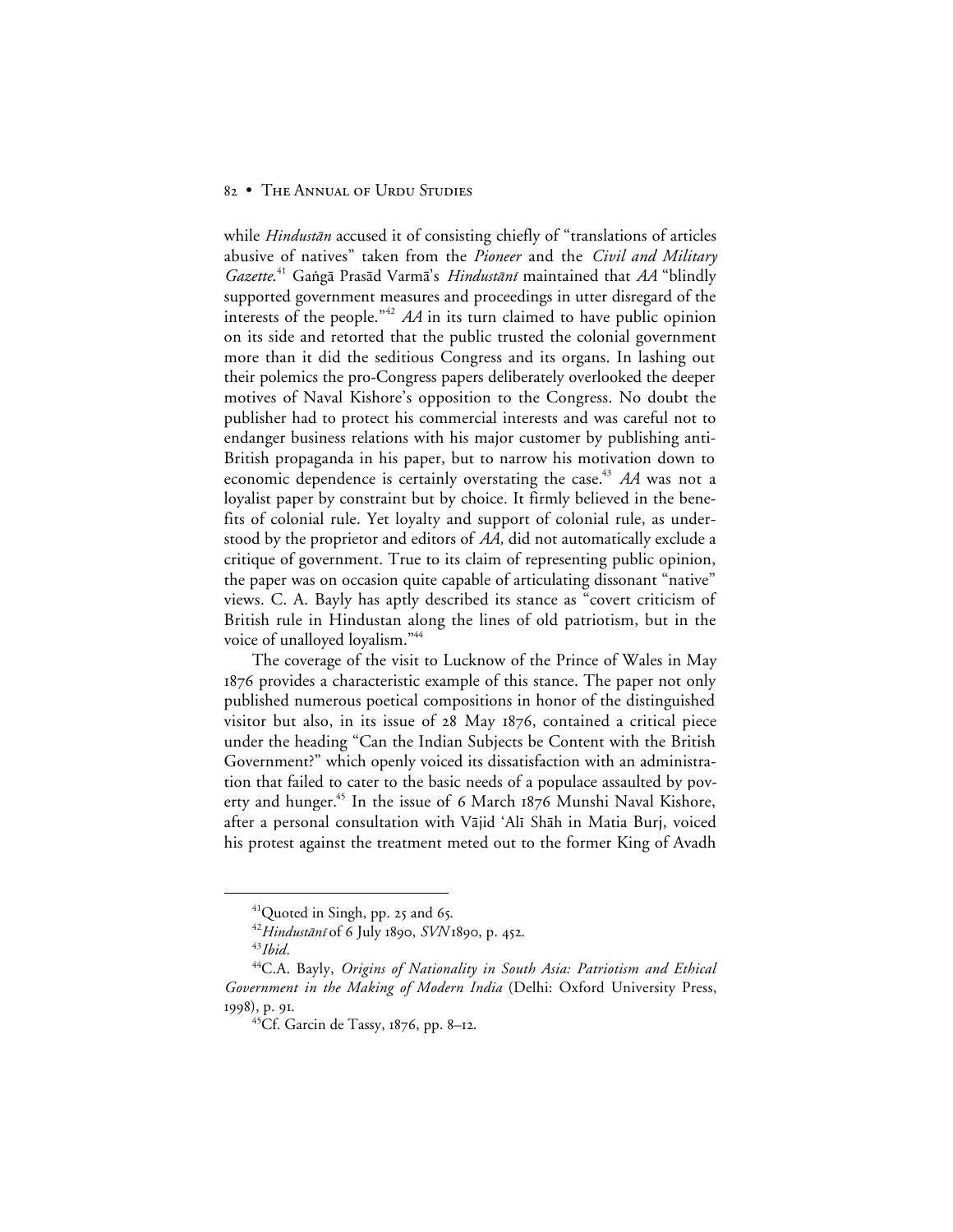by the British. *AA* also liked to pose as a spokesman of the Indian-language press and frequently took up its cause in its columns. The issue of 25 August 1874, for example, carried a complaint about the government's double standards in dealing with the English and Indian-language press, stating that it was "extremely unjust that, while Government grants special indulgences to editors of English newspapers, and exalts them to high offices in the public service, it should confer no such favors on the editors of vernacular newspapers."46 No doubt careful sifting of *AA* will produce further such examples. A content analysis and assessment of its socio-political profile and public impact remains to be undertaken. Against the backdrop of Munshi Naval Kishore's active involvement in national politics, such an investigation will also have to address the intricate question as to what extent the political profile of *AA* was shaped by its proprietor rather than its various editors. In any case, it should be of great interest to see how the leading Urdu daily of northern India was walking the tightrope between loyalty to the colonial government and the increasing exigencies of Indian nationalism.

What can be safely said at this point is that from around 1890 the circulation of *AA* was in decline. By the turn of the century the paper had lost much of its former appeal. According to Balmukund Gupta, the influential editor of the politically trenchant Hindi journal Bharatmitra, this was due to the paper's very refusal to engage in nationalist politics. In resisting modernization and refusing to formulate its own distinct "policy," the veteran journalist opined, *AA* had failed to keep up with the tide of the times. Moreover, despite the paper's monetary resources and its excellent staff, the selection of English news items was "nonsensical," and their translations into Urdu "barely intelligible." Writing in 1905, Gupta concluded: "[*AA*] is exactly the same as it was twenty years ago and for this very reason it has not established a reputation for itself in the newspaper world during these past twenty years. Most newspaper readers won't even know its name."<sup>47</sup> To this critical observer at the beginning of the new century *AA* no longer met the needs of modern journalism, but had become a "*lakir ka faqir*" ("*lakīr kā faqīr*") and a "*besund ka hathi*"  $("b\bar{e}\text{-}s\bar{u}nd k\bar{a} h\bar{a}th\bar{r}").$ 

<sup>&</sup>lt;sup>46</sup>SVN 1874, p. 355.

<sup>&</sup>lt;sup>47</sup>My translation. Bālmukund Gupta, Gupta-Nibandhāvalī, eds. Jhabarmal Sharmā and Banārsīdās Caturvedī (Delhi: Gaurav Gāthā Sangam, 1994), pp.  $262 - 3.$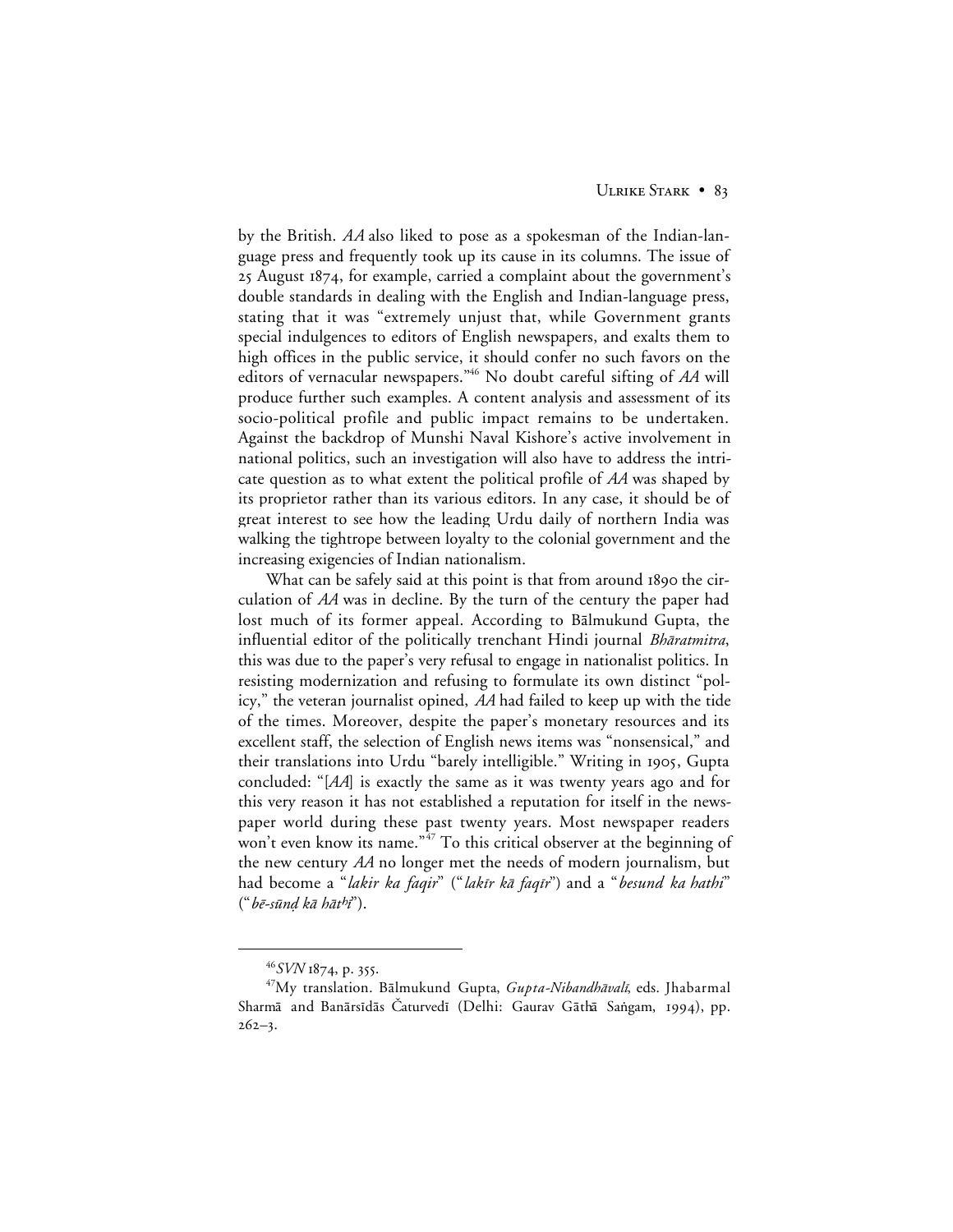#### **Promoting Urdu Literature: Editors and Contributors**

The self-proclaimed aim of *AA* was to work towards the progress and welfare of India by informing and educating the Indian public through a broad news coverage. Yet at the same time the paper also assumed the function of a literary journal. It promoted both poetry and prose writing, covered literary events, announced new publications and provided a forum for literary debate. While the paper attracted the contributions of some leading Urdu literati from outside Lucknow, its role in the promotion of Urdu literature and the development of a modern prose style goes specifically to the credit of a number of eminent intellectuals among its editors. According to Şābirī, no other Urdu paper of the period boasted such an illustrious range of editors as *AA*. <sup>48</sup> While some of them were already well-known figures in the world of literature and learning when they joined the paper, others used *AA* as a stepping stone in their future careers as publicists and writers.

Although we have a fair picture of the various personalities associated with the editorship of *AA*, to establish a definite chronology of the paper's editors remains problematic. Since there was no formal declaration of the editor on the front cover of *AA* and since, according to common practice, editorial pieces generally remained unsigned, their names can only be gleaned from references within the paper (a difficult task given the scarcity of extant issues) or from secondary sources. With many contradicting statements standing in the way, the following account can only be tentative.49 Equally, given the scarcity of extant issues for the period  $1859 - 1875$ , for the time being we can only look at the kind of intellectuals that *AA* was able to attract. To assess the nature and quality of their contribution and the way in which their writings helped to shape the distinct profile of *AA* remains subject to the future availability of source material.

The first issues of *AA* were almost certainly edited by Munshi Naval Kishore himself. However, he was soon forced to delegate this time-consuming task to others. In 1859 Maulvī Hādī 'Alī "Ashk" (d. 1865) was appointed the first formal editor of *AA*. Born in a family of reputed scholars in the *qasba* of Bijnor, Hādī 'Alī "Ashk" had been educated at the

<sup>&</sup>lt;sup>48</sup>Sābirī, p. 59.

<sup>&</sup>lt;sup>49</sup>The following paragraphs draw largely on Şābirī and on Akbar Ḥaidarī, "Munshī Navalkishōr aur Avad<sup>h</sup> Akhbār," Nayā Daur, Vol. 35, Nos. 8-9 (1980), pp.  $20 - 47.$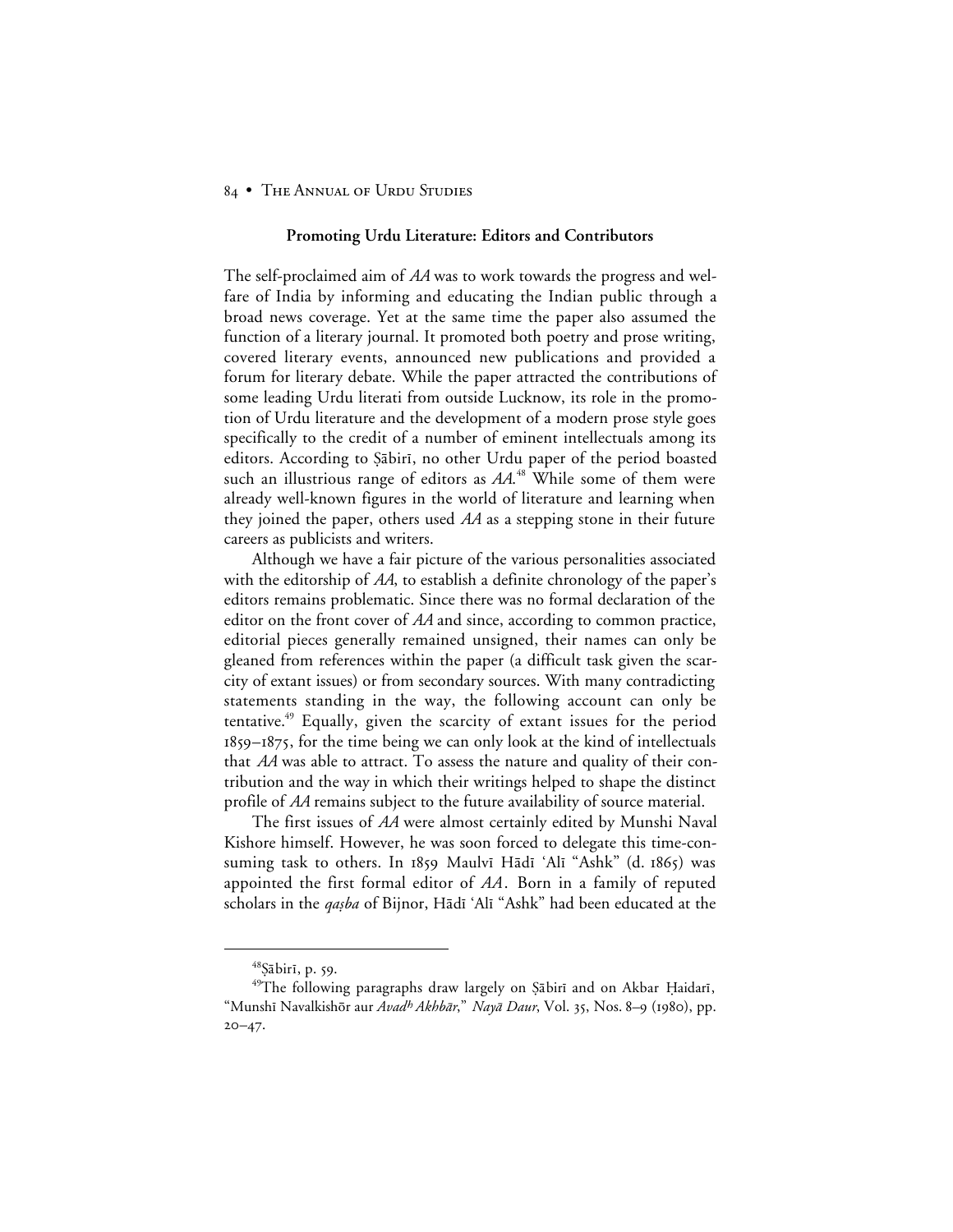Lucknow Madrasa Nizāmīya before he went on to serve the Muḥammadī Press of Hājī Ḥarmain Sharīfain, one of the earliest and most famous private printing presses in *navābī* Lucknow.<sup>50</sup> Ashk was an eminent scholar of Arabic and Persian, a master calligrapher and a poet who excelled in the art of composing chronograms (tārīkh-gō'ī). He was a shāgird of Navāb Fathu 'd-Daula Mirzā Muḥammad Razā "Barq" in whose company he spent some time at the court in exile of Vājid 'Alī Shāh in Matia Burj. Ashk joined the NKP in 1858 as a calligrapher, but on account of his vast expertise was soon promoted to the double position of editor of *AA* and head proofreader in the firm's lithographic department. While editor of *AA* he prepared the edition of Ghalib's collected Persian verse Kulliyat-e Ghālib (Lucknow: NKP, 1863) and prepared the calligraphy of a widely acclaimed large-letter edition of the Qur'ān, published posthumously as Qur'ān Sharīf Jalī Qalam (Lucknow: NKP, 1870). Due to his failing health he had to abandon the editorship of AA in 1864.

It is not clear who took over after him. According to Garcin de Tassy, Munshi Shiv Parshād, the manager of the NKP, assumed the editorship in . The French scholar, however, may have confounded the tasks of press manager and editor. He certainly made a rather consequential mistake in confounding Shīv Parshād with his namesake Rājā Shivprasād of Benares, the eminent educationist and textbook author, who, ever since, has been erroneously associated with the editorship of *AA*. <sup>51</sup> Munshi Shiv Parshād, whose background remains obscure but for his origin in a distinguished Lucknow family, had originally been hired as a calligrapher for *AA*. By 1862 he had become manager of the NKP, a position in which he served the publishing house until his death in the late 1890s. Shiv Parshad was a poet of Urdu who adopted the takhallus "Wahbi" and has a Kulliyāte Wahbī (Lucknow: NKP, 1880) to his credit. Specimens of his verse frequently appeared in *AA*.

According to an editorial notice published in a later issue of *AA* it was Muftī Fakhru 'd-Dīn Aḥmad "Fakhr" Lakhnavī (d. 1892) who took over the editorship from Maulvī Hādī 'Alī in 1865.<sup>52</sup> The son of the reputed

 <sup>50</sup>For an anecdote illustrating his superior skills as a calligrapher, see Abdul Halim Sharar*, Lucknow: The Last Phase of an Oriental Culture*, trans. E.S. Harcourt and Fakhir Husain (London: Paul Elek, 1975), p. 105-6.

<sup>51</sup>Cf. Garcin de Tassy, *Histoire de la Littérature Hindouie et Hindustanies*, vol. 3, 2nd ed., (Paris: Adolphe Labitte, 1871), pp. 268-73.

 $52AA$  of 2 January 1874, quoted in *Şabiri*, p. 58.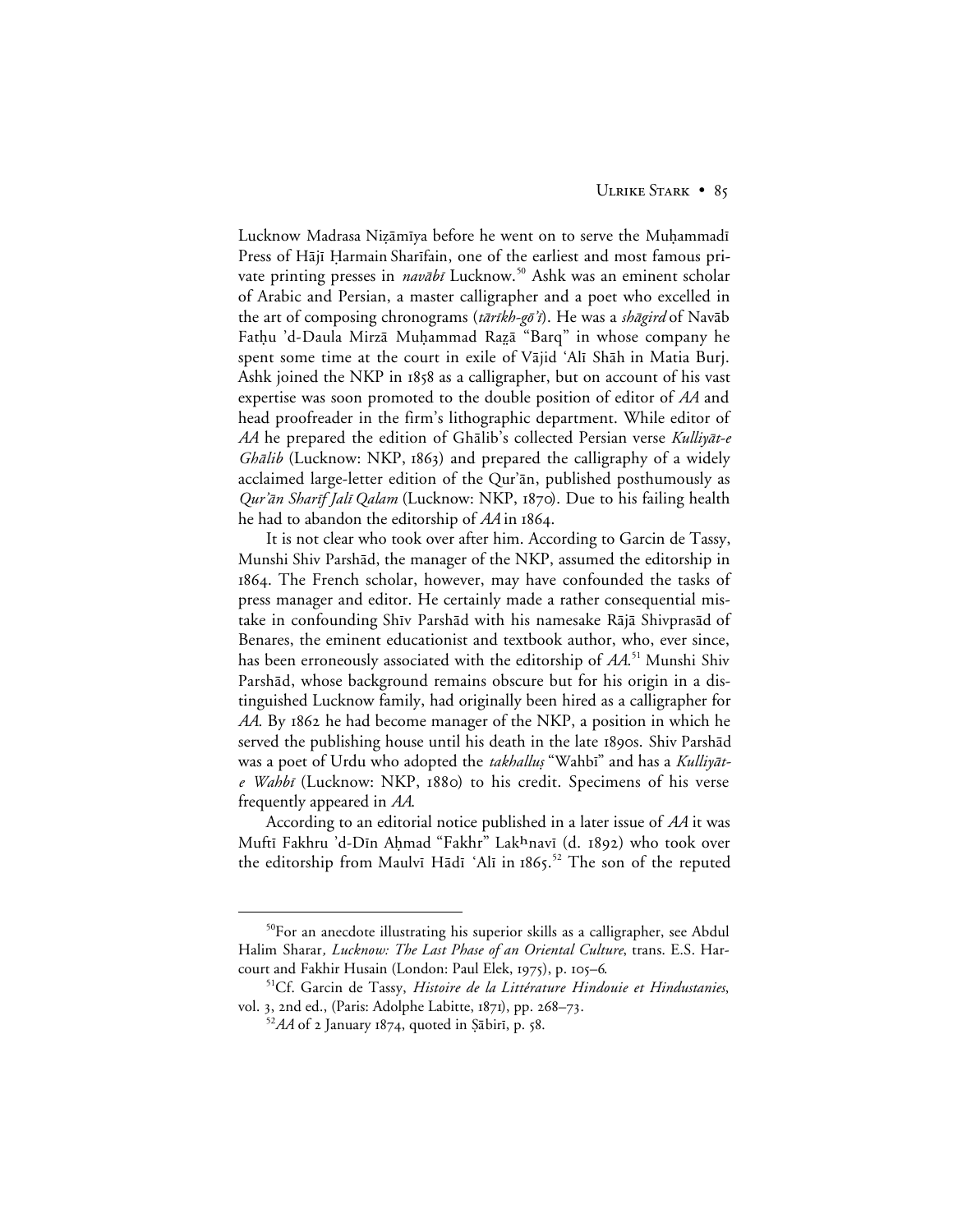Firangi Mahal scholar Maulānā Zafar Aḥmad, Fakhru 'd-Dīn had himself been educated at Firangi Mahal and gained distinction for his remarkable rhetorical skills and his expertise in Islamic law. Like his predecessor, Fakhru 'd-Din, while serving as editor of AA, assisted the publishing house in various tasks, particularly as a proofreader and translator of Persian texts. At Naval Kishore's instance he prepared the first Urdu translations of al-Ghazzālī's Kīmiyā-e Sa'ādat and the Tafsīr-e Husainī, a Qur'ān commentary by the fifteenth-century Persian moral philosopher Husain Va $i$ z Khān. Written in fluid and lucid style, both texts were to assume special importance in the religious and moral instruction of Muslim women.<sup>53</sup>

Fakhru 'd-Din did not remain editor of AA for long. In 1866 he was succeeded by Muhammad Mehdī Husain Khān, the ex-proprietor of the Riyāz-e Nūr Press (est. 1851) of Multan and former editor of an Urdu weekly of the same name. Apparently Mehdi Husain Khan had been forced to close down his press in 1856, following a sentence of imprisonment of several years. He joined *AA* after his release from jail.<sup>54</sup>

In 1867 Mehdī Husain Khān in turn was succeeded by Maulvī Raunaq 'Alī  $(1846 - 76)$ , a scholar and poet of Persian and Urdu who wrote under the pen names "Afsūn<sup>"</sup> and "Raunaq," respectively. The son of a *taluqdar* of Barabanki district, Raunaq 'Alī had come to Lucknow in 1859 to receive his higher education in Islamic learning. He was initially employed as a proofreader for *AA* but was soon promoted to the position of editor. Naval Kishore seems to have thought highly of him for in 1870 he sent him to Patiala to oversee the establishment of a new printing press in the princely state. From there Raunaq 'Alī launched the *Patiāla Akhbār* in

<sup>53</sup>Published as Iksir-e Hidāyat (Kanpur: NKP, 1866), the translation of Kīmiyā-e Sa'ādat was to figure among the books recommended especially for women in the standard works on Muslim female education, i.e., Altaf Husain Hālī's Majālisu 'n-Nisā' and Ashraf 'Alī Thānavī's Bihishtī Zēvar. The Urdu version of the *Tafsīr Ḥusainī*, entitled *Tafsīr-e Qādirī* (Lucknow: NKP, 1879–80) headed the list of books that Thanavi deemed suitable for women. Details in Gail Minault, *Secluded Scholars: Women's Education and Muslim Social Reform in Colonial India* (Delhi: Oxford University Press, 1998), p. 46 and Barbara D. Metcalf, *Perfecting Women: Maulana Ashraf Thanawi's Bihishti Zewar* (Berkeley: University of California Press, 1990), pp. 376–8.

<sup>&</sup>lt;sup>54</sup>AA of 2 January 1874, cited in Şābirī, pp. 58–9. For *Riyāz-e Nūr*, see also Khān 1991, pp. 259–65; and Khurshīd, p. 123.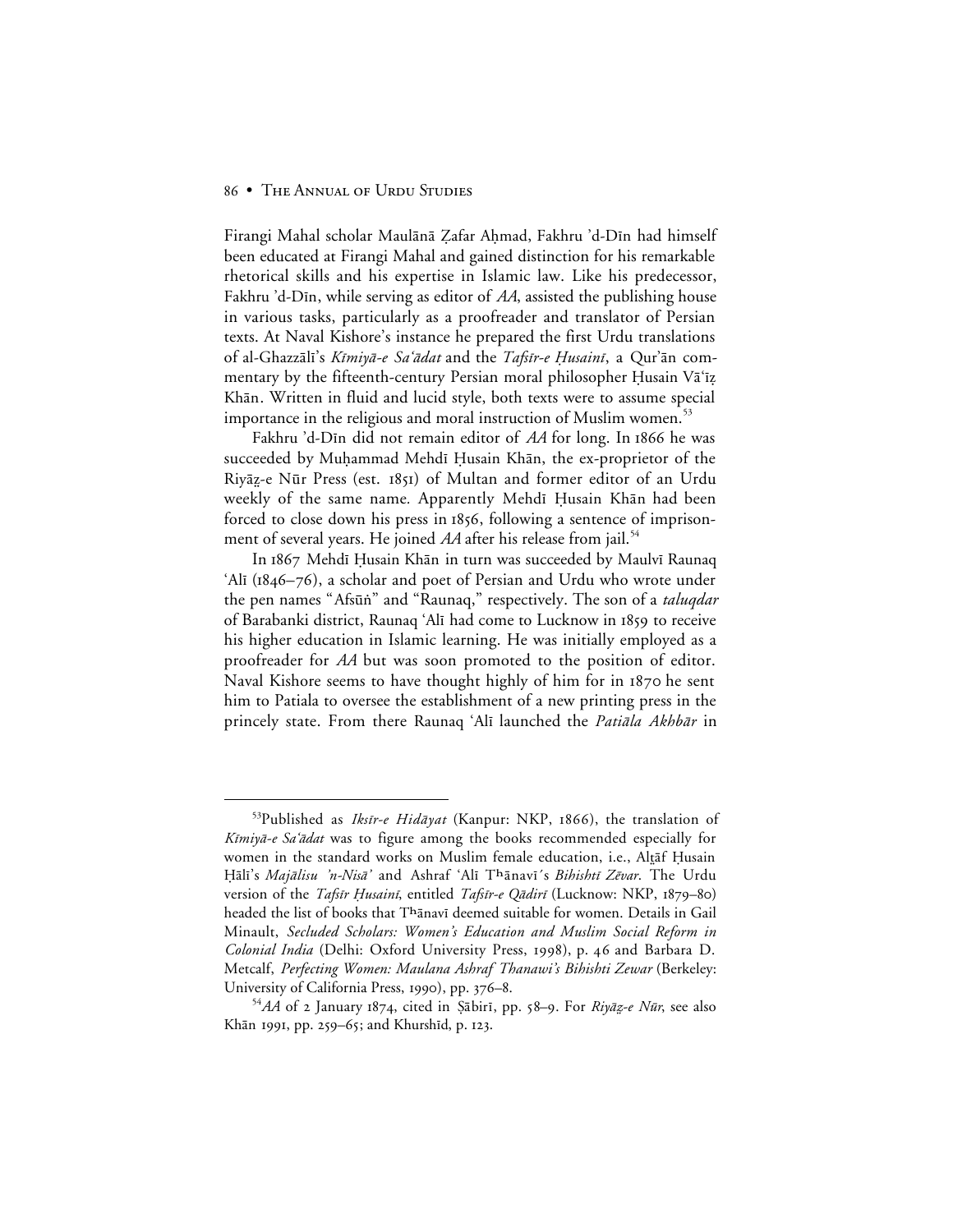October  $1871$  at the request of the Maharaja of Patiala. He died in  $1876$  at the early age of thirty.<sup>5</sup>

A new era dawned for *AA* when, in 1870, Maulvī Ghulām Muhammad Khān (d. 1904) assumed the editorship of the paper. A native of Delhi, he had spent part of his youth in the company of the Nawab of Patauri and subsequently gained experience as a journalist and editor in Meerut and other places. Ghulām Muḥammad Khān was a pupil of Mirzā Ghālib and composed poetry in Persian and Urdu under the pen name "Tapish." During the eight years of his editorship *AA* thrived.<sup>56</sup> Relations between him and Munshi Naval Kishore, which for the longest time had been amiable, took a dramatic turn in  $1876$ , when, after a supposedly serious altercation between the two men, Ghulām Muḥammad Khān was dismissed. What prompted the dispute is not known. It may have had to do with Ghulām Muḥammad Khān's editorial policy, notably his overt support of Sir Sayyid Ahmad Khān's reformist paper Tahżību 'l-Akhlāq which, as noted earlier, caused Munshi Naval Kishore some embarrassment. At all events, it was none other than Sir Sayyid who personally came to the editor's rescue: in an article appearing in the *Aligarh Institute Gazette* of 29 September 1876 he expressed his deep regret over Ghulam Muhammad's dismissal and pointed out that Naval Kishore had carelessly let go of one of the most capable editors of his paper, to whom *AA* owed its entire success.<sup>57</sup> The letter did not fail in its purpose: Ghulam Muḥammad was promptly reinstalled in his capacity as editor. Yet, he did not remain with *AA* for much longer; several months later he decided to resign as editor and leave the paper for good. In May  $1877$  he informed the readers of *AA* that having devoted all his energy to the paper for the past eight years and having ruined his health and eyesight in the process, he was to quit *AA* and start his own paper *Mushir-e Qaisar-e Hind* instead.<sup>58</sup>

There is a rather dubious claim, probably going back to Garcin de Tassy, that, following Tapish, for a short period Maulānā Sayyid Amjad 'Alī "Ashharī" (b. 1851) took charge of the paper.<sup>59</sup> This claim is not sub-

<sup>55</sup> Garcin de Tassy, 1876, pp. 136-7.

<sup>&</sup>lt;sup>56</sup>Apparently Munshī Fidā 'Alī "'Aish" was assistant editor at the time. Nūrānī, p. 74.

 $57$ The article is reprinted in Khurshīd, p. 182.

<sup>&</sup>lt;sup>58</sup>For Tapish, see Şābirī, pp. 99–104.

<sup>&</sup>lt;sup>59</sup>*Ibid.*, pp. 104-6.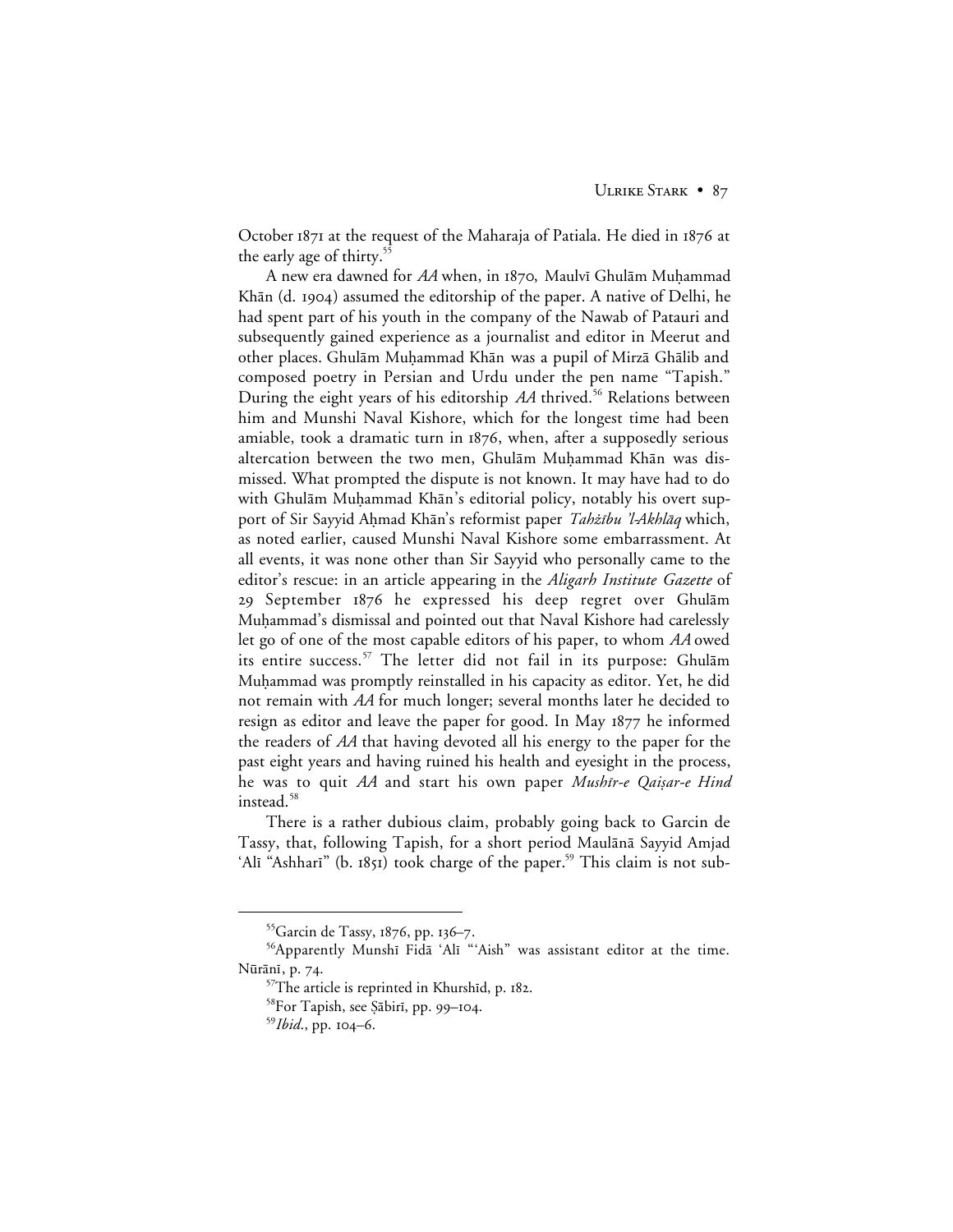stantiated by biographical accounts on Ashharī.<sup>60</sup> Indeed, it would seem strange that this distinguished scholar of Persian and Arabic should give up his high administrative post in the state of Bhopal and move to Lucknow. In January 1881 Ashhari established his own printing press Amjad al-Matba' in Bhopal from where he launched the journal Dabīru 'l-Mulk. A prolific poet and writer, Ashhari made an important contribution to historiographical and biographical literature in Urdu.

Mention has already been made of the next and most famous editor of *AA*, Pandit Ratan Nāth "Sarshār" (1846-1902). If *AA* must be credited with having "launched the career of one of the most important prose fiction writers in Urdu,"<sup>61</sup> it was Sarshār who, in turn, brought about the heyday of the paper's fame. Born in a Kashmiri Brahmin family settled in Lucknow, Sarshār received his education at Canning College and later took up employment as a school teacher. He had for some time contributed articles to various journals, particularly to Sayyid Sajjād Ḥusain's satirical journal  $Avad^h$  Panč (est. 1877), when Naval Kishore appointed him as editor of  $AA$  on 10 August 1878. Apparently, Sarshār had been introduced to Naval Kishore by the Director of Public Instruction R. T. H. Griffith and employed with a view to counteracting the fierce attacks on *AA* that *Avadh Panč* had started to indulge in at the time.<sup>62</sup> It comes as no surprise that Sarshar's change of sides did little to alleviate the tension between the two papers. On the contrary, the publication of Fasana-e Az $\bar{a}d$  and the ensuing boost it gave to the circulation of AA provoked jealous attacks and bitter criticism from Avadh Panč. The result, according to Sadiq, was "an open war between the two papers, which, after a crescendo of abuse and whacking blows on both sides, resulted in an honourable truce."<sup>63</sup> This is not quite accurate, for the attacks continued throughout the 1880s: In August 1880 the *Avadh Panč* accused *AA* of being an anti-Muslim paper. In 1886, the serialized publication in *AA* of

<sup>60</sup>See, e.g., Salīm Ḥāmīd Rizvī, Urdū Adab kī Taraqqī Mēn Bhōpāl kā Ḥiṣṣa (Bhopal: Alavī Press, 1965), pp. 174–6.

<sup>61</sup>C.M. Naim and Carla Petievich, "Urdu in Lucknow/Lucknow in Urdu," in *Lucknow: Memories of a City*, ed. Violette Graff (Delhi: Oxford University Press, 1997), p. 171.

<sup>62</sup>Firoze Mookerjee, *Lucknow and the World of Sarshar* (Karachi: Saad Publications, 1992), pp. 57–8; Ram Babu Saksena, *A History of Urdu Literature* (1927; New Delhi: Asian Educational Services, 1990), p. 325.

<sup>&</sup>lt;sup>63</sup>Sadiq, p. 418.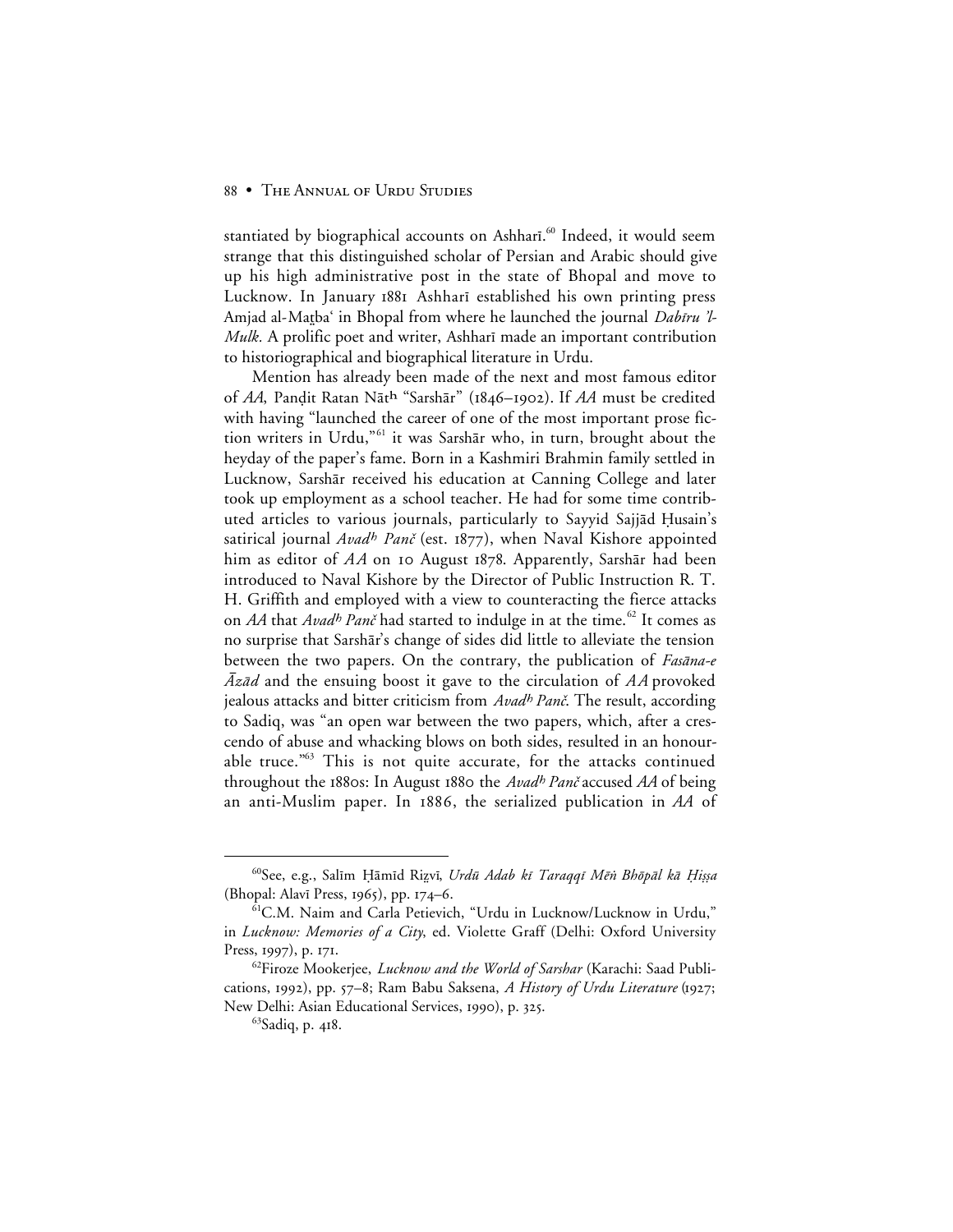Sarshār's novel *Sair-e Kohsār*, a titillating narrative about a young Nawab's illicit affair with a low-caste woman, prompted Avadh Panč to publicly urge the government to take legal action against Naval Kishore for publishing a "very obscene" novel in a paper delivered to countless schools in the province.<sup>64</sup>

*Fasāna-e Āzād* was published in installments in *AA* from 13 August 1878 to January 1880.<sup>65</sup> It started out as a series of humorous sketches (zarāfat), published in loose succession. With its vivid and humorous portrayal of contemporary social life in Lucknow, it took the reading public by storm and, from January 1879, was published at daily intervals. While Sarshār's claims to *Fasāna-e Āzād* being a "modern novel" remain controversial, $\frac{66}{10}$  its publishing pattern marked the breakthrough of a new narrative genre in Urdu—the serialized novel. As the first piece of original fiction in Urdu written expressly for publication in a newspaper, Fasana-e  $\bar{A}z\bar{a}d$  broke new ground: For one, it was a text conceived in installments, demanding self-contained units which were sufficiently barbed with suspense to hook the reader to the plot before he was relegated to the next issue of the paper by the inevitable "*baqi a'inda* ..." ("to be continued ..."). Daily intervals imposed enormous pressure on the writer. The regular doses of opium that Sarshar was allegedly supplied with by the publisher may be a reflection of this. More important than the demands that the new mode of writing put on the author, however, was the new form of reader-writer interaction prompted by serial publication in a paper. Reader reaction to  $Fas\bar{a}na-e\bar{A}z\bar{a}d$  was vivid, testifying to the existence of a critical literary public that was eager to discuss the notion of realism in literary fiction. Readers of *AA* sent in letters of criticism or suggestions to which Sarshār readily responded with comments or ad hoc modifications in the plot of his narrative.<sup>67</sup>

<sup>&</sup>lt;sup>64</sup> Avadh Panč of 20 May 1886, *SVN* 1886, p. 406.

<sup>65</sup>For the publishing history of Fasāna-e Āzād, see Mookerjee, pp. 78-80. As Mookerjee points out, the common notion that the novel was published in *AA* from December 1878 to December 1879 is based on an incorrect statement given in the first printed edition of 1880.

<sup>&</sup>lt;sup>66</sup>For a discussion of *Fasāna-e Āzād* under this aspect, see, e.g., Mookerjee, pp. 87-97, Ralph Russell *The Pursuit of Urdu Literature, A Select History* (Delhi: Oxford University Press, 1992) pp. 87–92, and M. Asaduddin, "First Urdu Novel: Contesting Claims and Disclaimers," *Annual of Urdu Studies*, No. 16 (1), 2001, pp. 84-6.

 $67$ Mookerjee, pp. 102-33.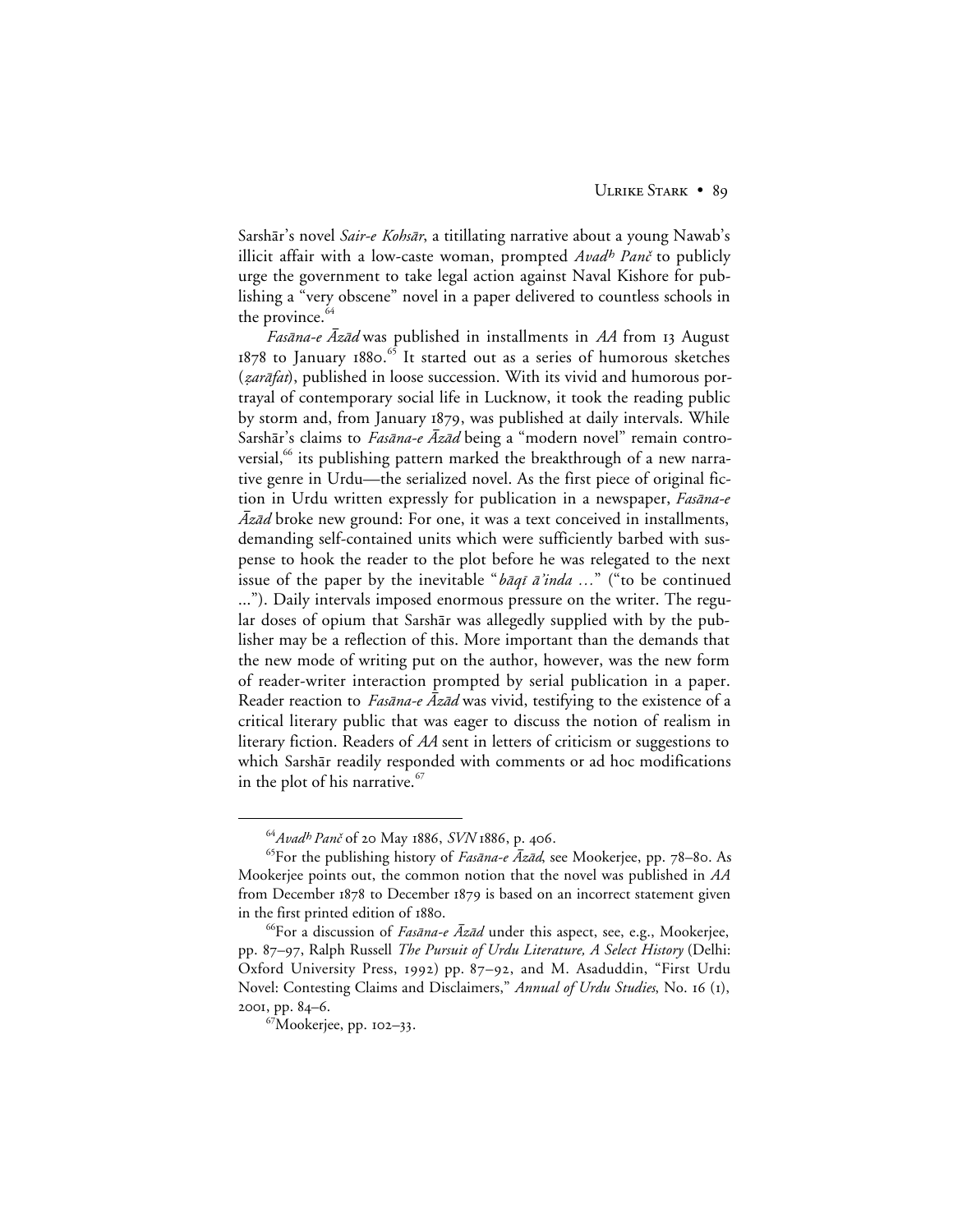As R. L. Patten has pointed out in the context of the unprecedented success of Charles Dickens's *Pickwick Papers*, serial publication was a chief means of democratizing and enormously expanding the book-reading and book-buying public in Victorian England.<sup>68</sup> In India, too, if much later than in Europe, serialized fiction became a staple and important part of literary magazines and periodicals. Its wider impact on the development of modern fiction and the growth of the reading public in North India still awaits study.

Sarshār contributed to the success of *AA* not only with *Fasāna-e Āzād*, but with numerous articles on literary, educational, political and social themes in which he advocated progressive thought, enlightenment and modernity along the lines of what was called the "New Light." In his first editorial he laid out the editor's tasks as fourfold, notably  $(i)$  to serve his countrymen and lead them to prosperity,  $(2)$  to teach them to improve their ways, (3) to bring Indian views to the notice of the government and  $(4)$  to "illuminate with the radiance of the sun of refinement the dark chambers of the heart of those who languish in the pitch darkness of unfathomed ignorance, begging for light."<sup>69</sup> Accordingly, under his editorship increased coverage was given to social reform issues. His editorials reflect a particular concern with education and the status of Indian women. In their poignant and sometimes humorous literary style, they, moreover, gave a new dimension to journalistic prose writing in Urdu and assumed the function of a model. Sarshar could self-mockingly pose as an "inveterate hemp smoker" who in a fictitious letter to the proprietor of *AA* complained about the outrageous articles against drug-smoking and drinking with which the paper's new editor had driven half of Lucknow's population out of the city. He could equally well address the ailments of society in a more serious manner, never losing sight of his aim to bring the "New Light" to his compatriots.

Sarshār resigned from the editorship of *AA* on I February 1880 but remained attached to the NKP for some time to come. His novels Fasanae Jadīd (later published in book form as Jām-e Sarshār) and Sair-e Kohsār appeared in serial publication as special supplements to  $AA$  in 1880 and 1886, without, however, enjoying the same kind of success as *Fasana-e*  $\bar{Az}\bar{a}d$ . Sponsored by Naval Kishore, Sarshār was able to return to his fasci-

 <sup>68</sup>Robert L. Patten, *Charles Dickens and His Publishers* (Oxford: Clarendon, 1978), p. 45.

<sup>&</sup>lt;sup>69</sup>Quoted in Mookerjee, p. 58.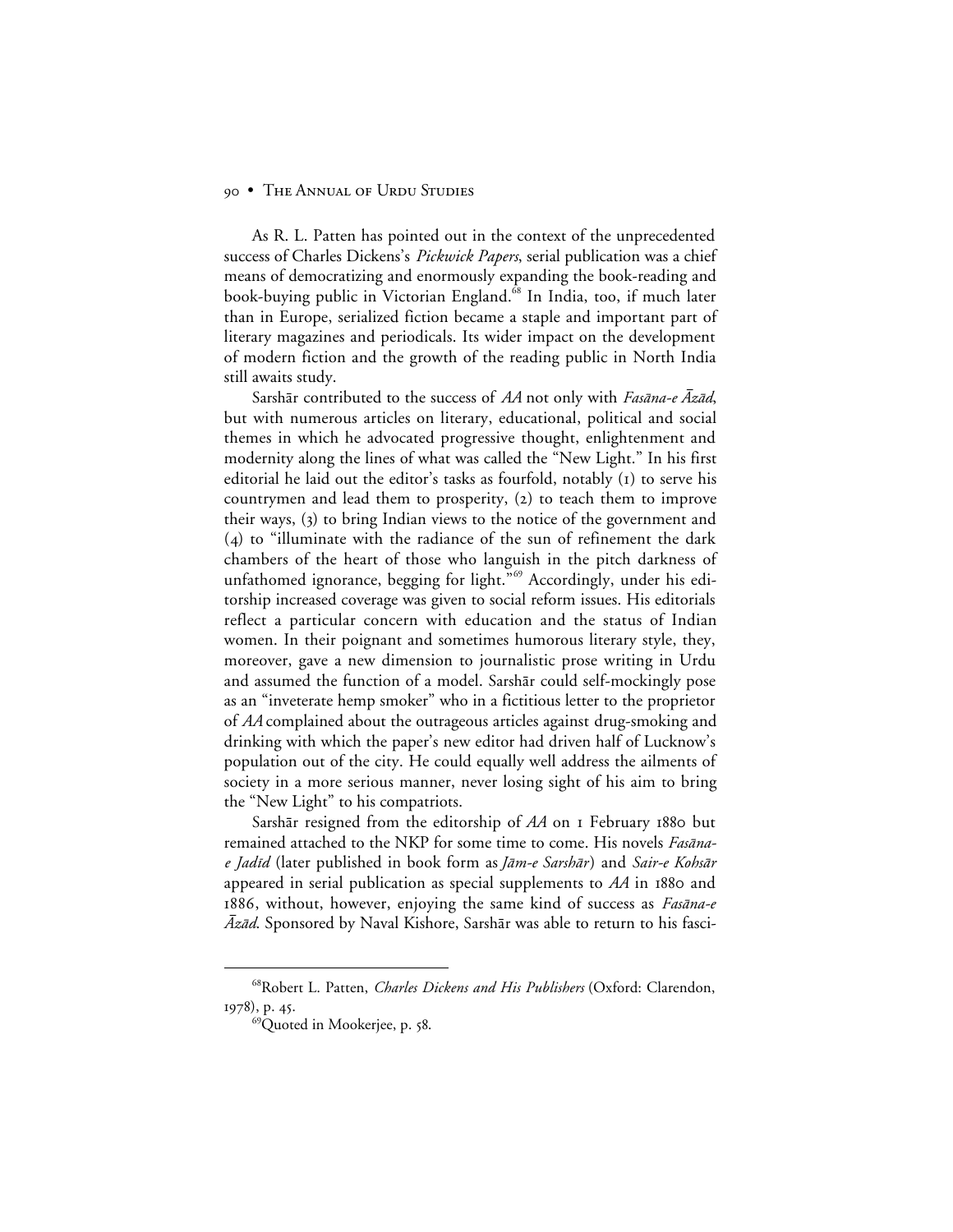nation with Cervantes' *Don Quixote*, which had already inspired *Fasāna-e*  $\bar{A}z\bar{a}d$ , and complete a long-cherished project of preparing an Urdu version of that great picaresque novel. His Khudā'ī Faujdār was published from the NKP in 1894. $^{70}$ 

It is difficult to reconstruct the various editors of *AA* after Sarshar, the reason being a shift in the paper's organizational structure. In the issue of II February 1880 it was announced that in future the NKP would take charge of the paper and no formal editor would be appointed. Instead, a group of "excellent and experienced persons" would be employed to run the paper.<sup>71</sup> How strictly this policy was adhered to cannot be said. Among those subsequently associated with the editorship were Ghulām Hasnain Qadr Bilgrāmī (d. 1884), Maulvī Ahmad Hasan "Shaukat" Mērațhī, Mirzā Ḥairat Dehlavī and Munshi Dēbī Parshād "Siḥr." By far the most outstanding figure on the editorial staff during the period, however, was 'Abdu 'l-Halīm Sharar (1860–1926), the great Urdu essayist and cultural historian of Lucknow. Having spent his early childhood in Lucknow, in 1860 Sharar joined his father at the court in exile of Vajid 'Alī Shāh in Matia Burj, from where he contributed his first articles to *AA*. When, in 1880, he returned to Lucknow in search of a job, he was promptly employed by Naval Kishore as assistant editor at a monthly salary of Rs. 30. With Sharar as editor, AA went a step further in according Urdu prose writing a prominent place in its columns, and also gave increased coverage to subjects of cultural and social interest. Contributing articles on a great variety of topics, Sharar remained with AA until at least 1884, when we went to Haidarabad as a special correspondent of the paper. Soon after, he started his own monthly magazine Dilgudāz.<sup>72</sup>

Next to its formal editors, *AA* also attracted the contributions of eminent Urdu literati, not least because it was among the first Urdu

<sup>&</sup>lt;sup>70</sup>Mookerjee, p. 229.

 $71AA$  of II February 1880, quoted in Khurshid, pp. 184-5. This also explains why from 1883 onward the *SVN* lists Munshi Shiv Parshad, the manager of the NKP, as the editor/publisher of *AA*.

<sup>&</sup>lt;sup>72</sup>Sharar's famous literary controversy with Pandit Brajnarāyan Čakbast over the foremost *masnavi*-writer of their times did not, as sometimes claimed, take place in *AA* but in the columns of *Dilgudāz* and *Avadh Panč* in 1905. The NKP, however, published the debate in book form as *Mubāḥaş-e Gulzār-e Nasīm, Yaʻnī* Ma'rka-e Čakbast va Sharar (Lucknow: Naval Kishore Press, 1913).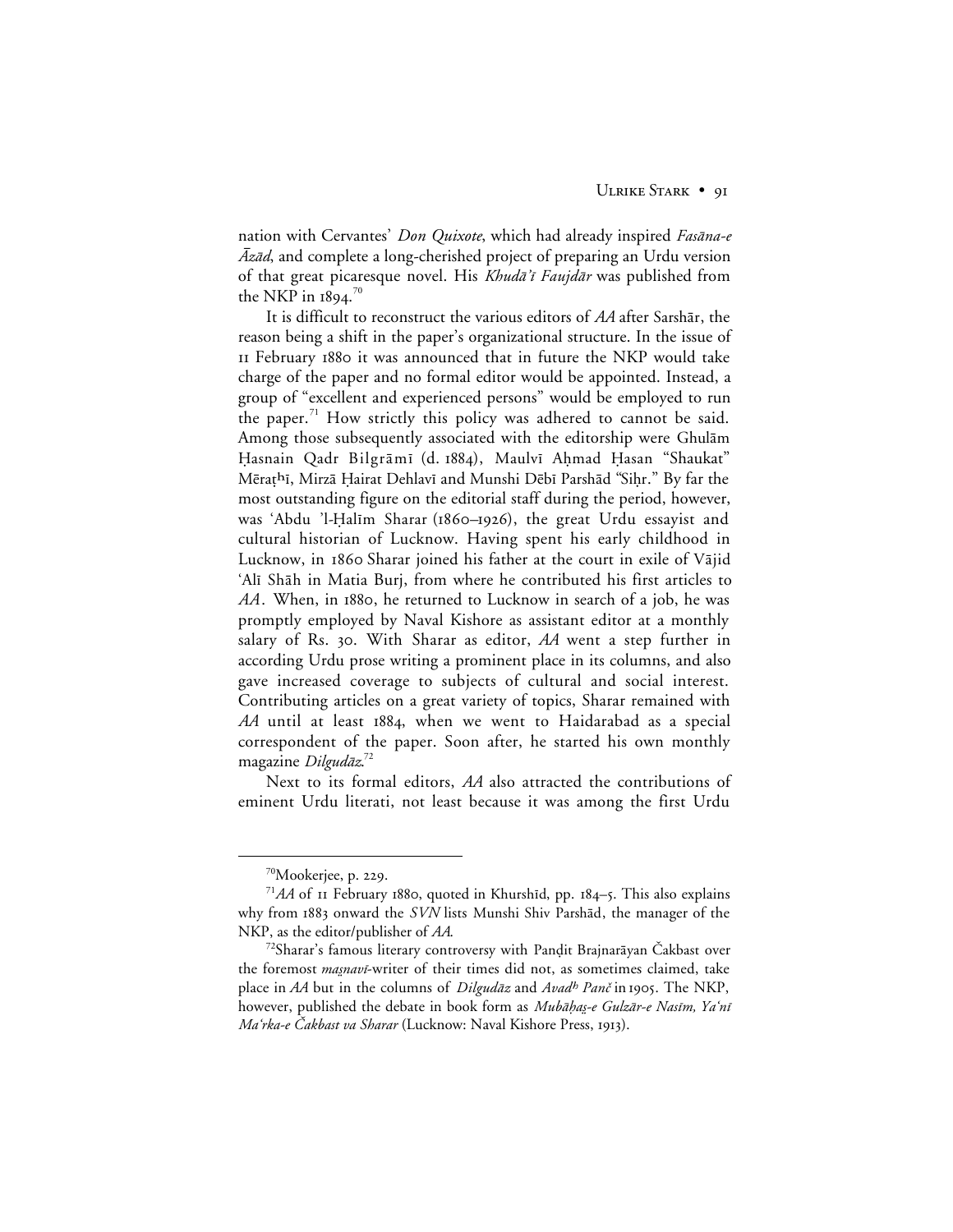papers able to offer remuneration to its contributors. Unfortunately the sources are silent as to the customary amounts paid. Inviting "useful, excellent and interesting articles written in idiomatic and fluid English or Urdu," notices in the paper made a discrete promise of kafi mu'avaza ("adequate compensation"). The best known outside contributor in the 1860s was none other than Mirzā Ghālib who submitted articles on a number of topical themes. Ghālib from the outset was a keen reader of *AA*. His correspondence suggests that within the first year of its existence *AA* was already circulated and read by the Urdu intelligentsia across a wide geographical region. When, in November 1859, Ghālib's friend and publisher Munshi Shiv Narāyan "Ārām" forwarded him a copy of *AA* from Agra, Ghālib returned it with the comment that there was no need to waste postage since he already received the paper through his cousin Ziyā'u 'd-Dīn Khān who subscribed to it.<sup>73</sup> Several months later, in a letter to Munshi Naval Kishore dated 18 July 1860, Ghālib announced his own subscription to *AA*. <sup>74</sup> About to enter into a publishing agreement with Ghālib, Naval Kishore did not deem it suitable to ask the venerable poet for payment and started sending him the paper free of charge. In a letter to 'Alā'ī dated 13 December 1863 Ghālib, who was in continuous financial distress at the time, gratefully acknowledged the savings of Rs. 24 that his "respected friend" Naval Kishore had thus afforded him. "True," he hastened to add with his customary pride, "I send forty-eight stamps every year to cover the postage."75

Among Ghālib's shāgirds who contributed to AA we find Ghulām Hasnain Qadr Bilgrāmī (for whom, incidentally, Ghālib had secured employment at the NKP in 1861), Hargōpāl Tufta, and Navāb Mardān 'Ali Khān "Ra'nā" (d. 1879). The latter, a ra'is of Murabadad, was a regular contributor to the paper in the 1860s and continued to write for it even after his rise to the position of Chief Minister in Jodhpur State in 1870. The way in which these representatives of Urdu literature adopted the modern medium of the newspaper to publicly expound their views not only on literary but also social and political affairs, to either engage in a critique of colonialism or to extol the benefits of Western civilization,

<sup>&</sup>lt;sup>73</sup>Ralph Russell and Khurshidul Islam, eds. and trans., *Ghalib, 1797-1869:* Life and Letters (Delhi: Oxford University Press, 1994), p. 220.

<sup>&</sup>lt;sup>74</sup>Kāzim 'Alī Khān, "Ghālib aur Munshī Navalkishōr," *Nayā Daur*, Vol. 35, Nos. 8–9 (1980), p. 140.

<sup>&</sup>lt;sup>75</sup>Russell and Islam, p. 295.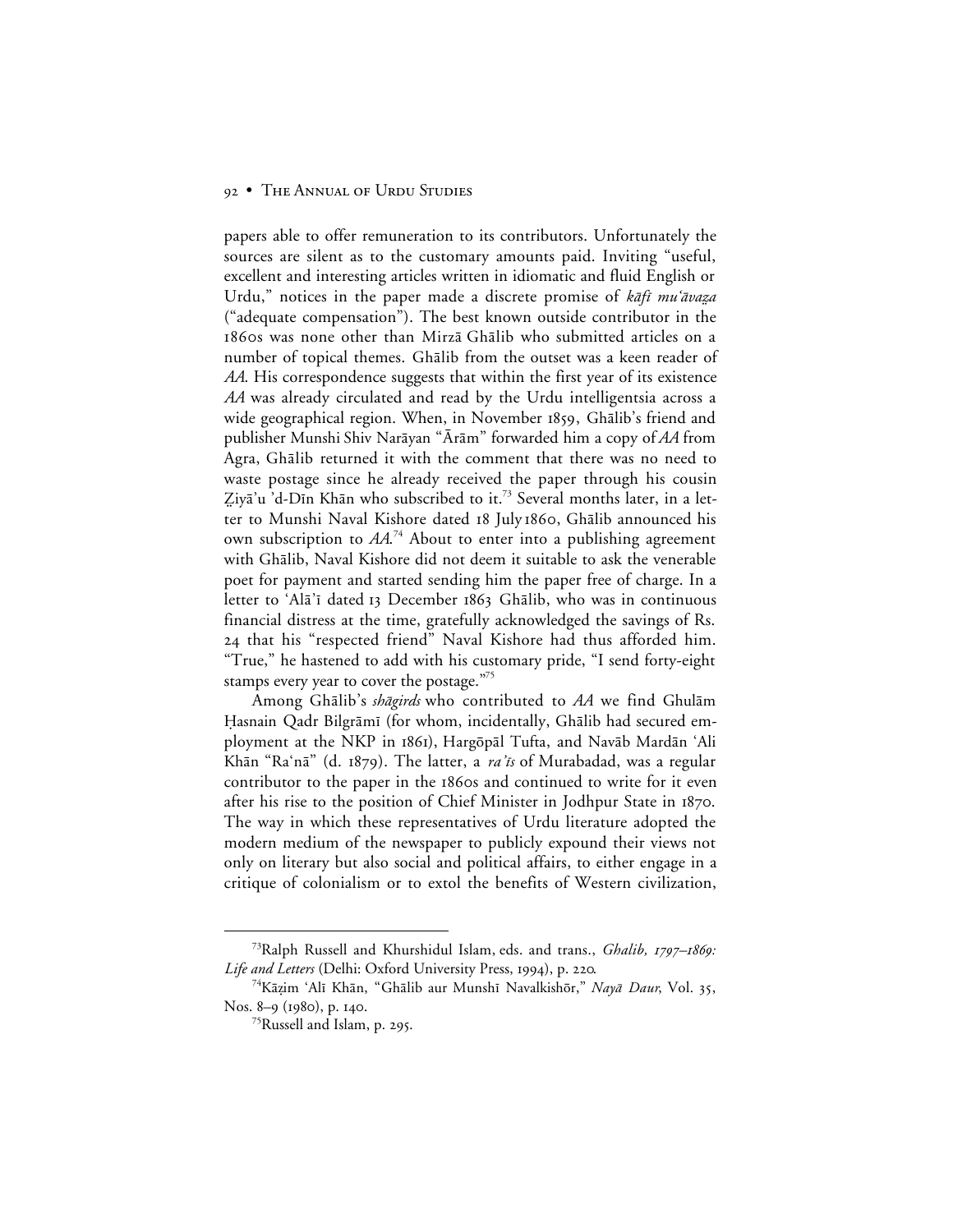deserves to be explored in greater detail. *AA* also had a foreign correspondent in London and counted among its regular contributors the eminent Orientalist scholar and linguist Edward Henry Palmer (1840–82). Palmer, a Fellow at St. John's College, Cambridge, not only had an excellent command of Arabic and Persian, but was fluent in Urdu to a degree that he himself composed poetry. He contributed articles and poetical pieces to  $AA$  from the early 1860s.<sup>76</sup>

Finally, and although it falls outside the time frame of this paper, a claim frequently raised in Urdu sources shall be addressed here, since it concerns no less famous a literary personality than Munshi Premchand. The claim that Premchand was counted among the paper's editors in the twentieth century is not supported by any of the standard biographies on him. In 1914 Premchand actually declined an offer to join the editors of *AA*. The busy professionalism reigning in the press office of a daily newspaper did not suit his disposition. As he explained to his friend Dayānarāyan Nigam:

Here, even though I am a slave, I have a lot of freedom, for I have no boss sitting on my head nor am I answerable to anybody. That's why I feel free. And I shudder to think of the daily office routine of ten-to-five, with constant mental exertion, and a paper to be published daily. I don't think I can do it. My literary work here is like a pastime; it would then become a profession.<sup>77</sup>

Premchand, however, did become associated with the NKP much later, when he was appointed editor of the influential Hindi literary journal *Mādhurī* in 1927. In this position, he may well have contributed occasional pieces to *AA*.

<sup>&</sup>lt;sup>76</sup>It is not clear whether Palmer himself served as a semi-official correspondent to AA. A notice appearing in the AA of 22 August 1871 may well have been a form of self-praise: "The English Correspondent of the 'Oudh Akhbar' had bestowed great praise on the poetry of Mr. Edward Palmer ... He writes that Mr. Palmer composes excellent and delectable verses in Qasaid which have extorted praise from the Arabic poets." Quoted in Ram Babu Saksena, *European and Indo-European Poets of Urdu & Persian* (Lucknow: Newul Kishore Press, 1941), p. 316. For Palmer, see also Garcin de Tassy, 1864, pp. 245–6.

<sup>77</sup>Amrit Rai, *Premchand: His Life and Times*, trans. from the Hindi by Harish Trivedi (Delhi: Oxford University Press, 1991), p. 90.